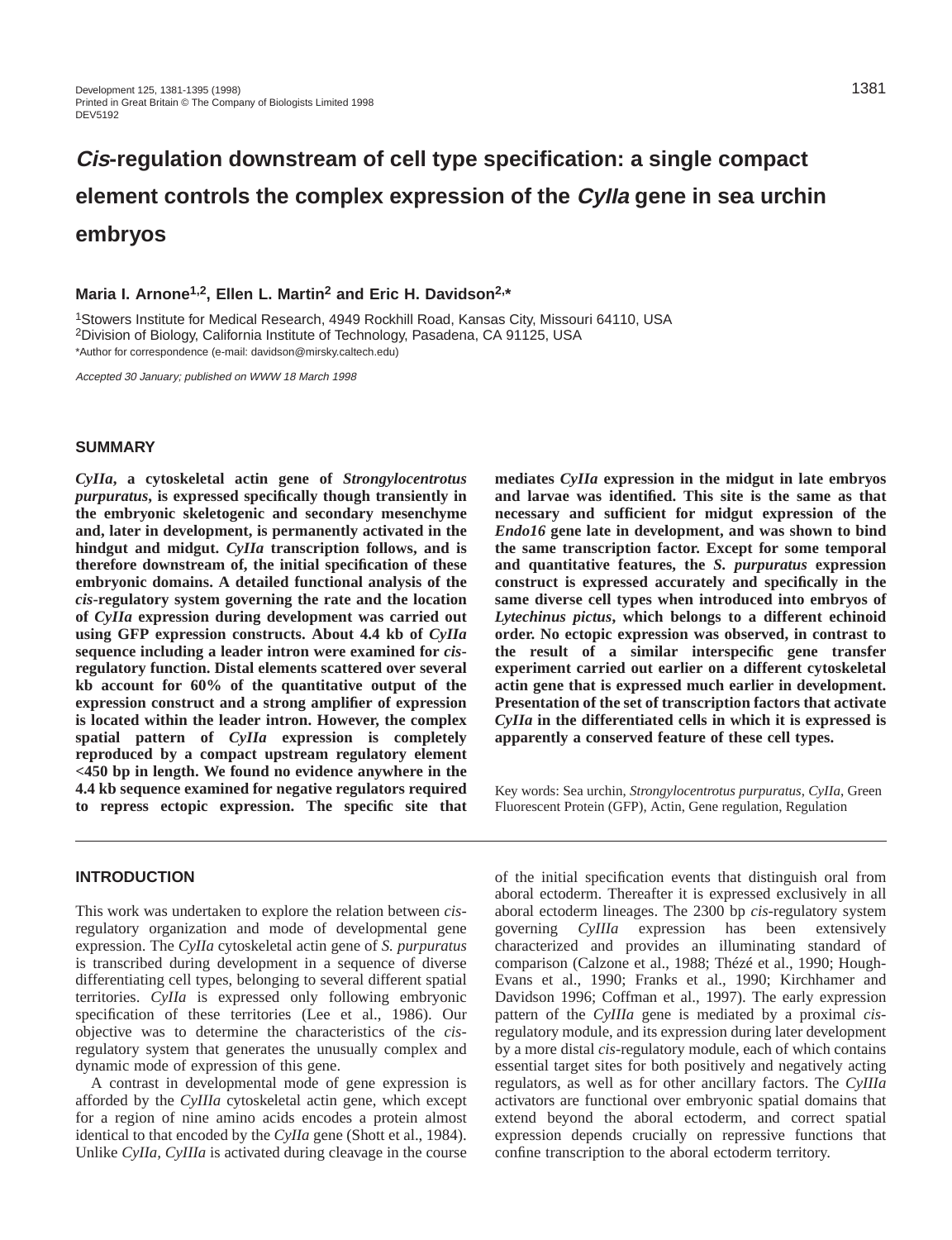As shown in earlier studies (Cox et al., 1986; Miller et al., 1996), and described in further detail below, *CyIIa* transcripts appear in succession in skeletogenic mesenchyme, in some delaminating secondary mesenchyme cells and their precursors at the tip of the invaginating archenteron, and finally in midgut and hindgut. We demonstrate that all of these aspects of *CyIIa* expression are mediated by a single compact *cis*-regulatory module a few hundred bp in length. Unlike *CyIIIa* or most other well-analyzed embryonic *cis*-regulatory systems that operate during spatial specification of embryonic territories (see Arnone and Davidson, 1997 for review), the *CyIIa* gene appears to depend for spatial control only on positively acting inputs; we have as yet found no evidence for negative spatial control functions. We conclude that the structural organization of the *CyIIa cis*-regulatory system reflects its position in the developmental gene regulatory network.

#### **MATERIALS AND METHODS**

#### **Embryo culture, microinjection, whole-mount in situ hybridization and microscopy**

*S. purpuratus* embryos were cultured and DNA injected into fertilized eggs as described (McMahon et al., 1985). Prior to injection, plasmids were linearized at unique restriction sites located either downstream of reporter gene and SV40 poly(A) sequences or upstream of *cis*regulatory elements. After injection, embryos were collected at the appropriate stage and processed for chloramphenicol acetyltransferase (CAT) measurements as described (Yuh and Davidson, 1996) or for whole-mount in situ hybridization (WMISH). For epifluorescence observations, embryos were imaged as described by Arnone et al. (1997). WMISH was performed following the procedures described by Ransick et al. (1993) and modified by Kirchhamer and Davidson (1996), using 0.02 µg/ml *CyIIa* (Lee et al., 1986) and 0.005 µg/ml *Spec1* (Lynn et al., 1983) probe concentrations, respectively.

#### **Reporter gene constructs**

The 8.8 kb *CyIIa-CAT.1* plasmid described by Zeller et al. (1992) (here designated *EDCBA-CAT*) was the source of *CyIIa* regulatory sequence for all the expression constructs used in this study. The *EDCBA-GFP* fusion construct was created by inserting the 2.7 kb *Apa*I fragment of *EDCBA-CAT* into the *CyIIa-GFP* plasmid used in our earlier study (Arnone et al., 1997). A partial restriction map of this plasmid is shown in Fig. 3. Both *EDCBA-CAT* and *-GFP* plasmids contain 4.4 kb of upstream *CyIIa* sequence. The transcription initiation site is followed by a leader sequence which, in the primary transcript, includes a 560 bp intron. After excision of the intron, the leader is 84 bp in length. The *CAT*- or *GFP*-coding sequences were fused in-frame with the *CyIIa* coding sequence 39 bp downstream of the translation initiation site. Genomic *CyIIa* sequence upstream of the translation initiation site and including regions A and B (Fig. 3) was obtained by K. Katula (GenBank Accession no. AF032880), to whom we are grateful for making it available to us in advance of publication. The remainder of the upstream sequence (regions E-C, Fig. 3) was obtained by us (GenBank Accession no. AF034254). For the sequence of the coding region of the *CyIIa* gene and the 3′ trailer, see Durica et al. (1988).

The CAT constructs numbered 1 to 8 and 10 to 13 in Fig. 3 were generated from the plasmid *EDCBA-CAT* either by deletion or fusion of restriction fragments. GFP constructs 7, 8 and 10 were similarly generated by restriction of *EDCBA-GFP*. To create plasmid *B-GFP* (construct 9 of Fig. 3) the *Pst*I fragment of *EDCBA-CAT*, which contains the whole B element, was isolated and cloned into the *Pst*I site of pGL-4, a derivative of *CyIIa*-GL (Arnone et al., 1997), which bears only 6 bp upstream of the *CyIIa* ATG followed by 39 bp of coding sequence. Plasmid *mEnBA-GFP* and *mEnB2B1A-GFP* (construct numbers 14 and 15 of Fig. 3) were obtained by point mutation of the *BA-GFP* and *B2B1A-GFP* constructs, respectively. Double-strand plasmids were synthesized from each template in a thermal cycler by *Pfu* DNA polymerase using the following oligonucleotide primers:

MUIU: 5'-AAACAGGTCATGtcgcgaCATAAGTTTACTAAAC-TCGTACTGCC-3′

MUIL: 5'-CGAGTTTAGTAAAGTAAACTTATGtcgcgaCATGAC-CTGTTTTTACCC-3′,

in which 6 bp were substituted in the form of the *Nru*I restriction site (sequence in lower case letters). Digestion of parental DNA with *Dpn*I and subsequent plasmid manipulations were performed using the Quick Change Site-Directed Mutagenesis Kit (Stratagene) following manufacturers' instructions. Both plasmids were checked by restriction at the unique *Nru*I site generated by mutagenesis.

The construct termed B3B2bEp-GFP (Fig. 3, no. 16) was cloned by digesting B-GFP with *Bgl*II and *Hin*dIII, which removes the 181 bp B1 element containing the *CyIIa* transcription start site. The *Endo16* basal promoter element was prepared by PCR of the *Endo16 cis*-regulatory system (Yuh et al., 1994) using primers CYEPU 5′- AAAAGATCTATCACGGAACTAGCACCCGGGTTAAACTGTTT-GAGTTTCGTCTC-3′ and ENBPL 5′-CCGGAAGCTTAAAAAT-TAGCAATATTATG-3′. These primers amplify only the *Endo16* basal promoter region (as defined by Yuh and Davidson, 1996), i.e., from −117 to +20. The CYEPU primer includes the first 20 bp of B1 (here designated as b), so that the amplified fragment also contains this element 5′ of the *Endo16* promoter. The PCR fragment was flanked with *Bgl*II and *Hin*dIII sites and thus cloned into the construct in place of the original B1 fragment.

# **RESULTS**

## **Expression of the endogenous CyIIa gene during development**

The *CyIIa* cytoskeletal actin gene displays the most complex pattern of expression of any of the five *S. purpuratus* cytoskeletal actin genes. The principal domains of *CyIIa* expression were established initially by Cox et al. (1986), on the basis of radioactive in situ hybridization on sectioned material and additional observations obtained by whole-mount in situ hybridizations (WMISH) were published recently by Miller et al. (1996). These studies showed that the spatial expression pattern changes dramatically during development. It was clear that in order to be able to interpret the output of *CyIIa* reporter genes accurately, detailed information on expression at each stage would be required. Fig. 1 displays the location of *CyIIa* transcripts in *S. purpuratus* embryos at closely spaced time intervals, from late blastula to pluteus stages, as revealed by WMISH.

*CyIIa* transcription is activated toward the end of the blastula stage. As determined by probe excess mRNA titration, transcripts of this gene can first be observed at about 20 hours postfertilization (pf), when about  $10<sup>3</sup>$  molecules per embryo were recorded (Lee et al., 1986). At 24 hours, the transcription rate is still very low, not exceeding five molecules per embryo-minute (Lee et al., 1992). In line with these observations, only very faint WMISH staining can be observed in the 24 hour mesenchyme blastula shown in Fig. 1A. The initial locus of *CyIIa* expression is apparently the ingressing skeletogenic mesenchyme cells, as also noted by Cox et al. (1986). Shortly thereafter (Fig. 1B,C, 28 and 34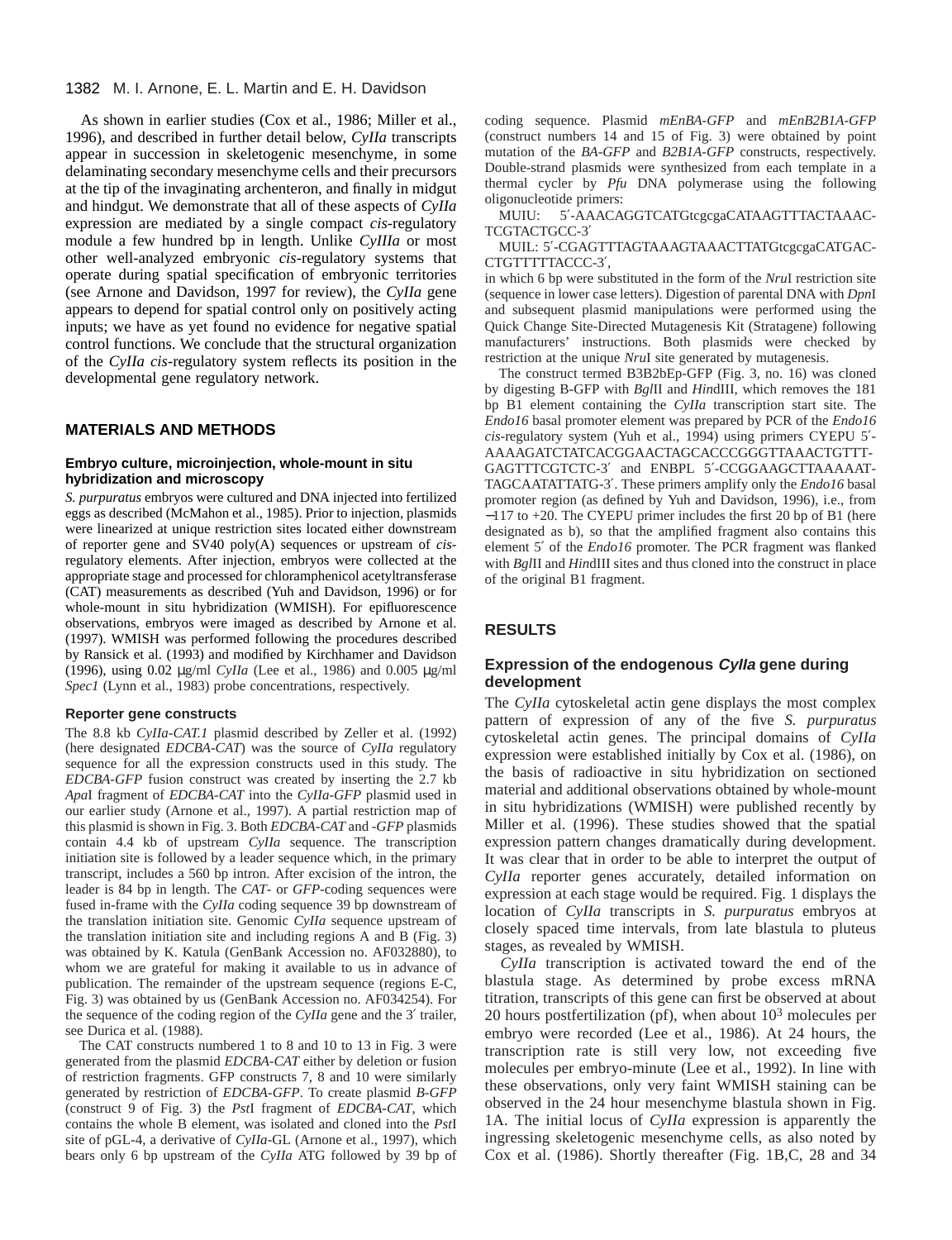

**Fig. 1.** Expression of *CyIIa* in embryogenesis of *S. purpuratus*. (B-H) Typical whole-mount in situ hybridization results are shown for embryos viewed frontally; (A) the aspect of the embryo is indeterminate and (I) is a lateral view. (A) Mesenchyme blastula (24 hour). Faint though specific staining is observed in most though not all ingressing skeletogenic mesenchyme cells. (B) Very early gastrula (28 hour). *CyIIa* is expressed in some cells of the leading edge of the invaginating archenteron. (C) Early gastrula (34 hour) showing expression at the tip of the archenteron. Note the absence of staining in skeletogenic (arrowhead) and some secondary (arrow) mesenchyme cells visible in this image. (D) Later gastrula (40 hour), displaying renewed *CyIIa* expression in skeletogenic mesenchyme cells, which, by this stage, have formed the subequatorial ring (arrowheads). *CyIIa* transcripts are also accumulating in some secondary mesenchyme cells, which are migrating away from the archenteron tip (arrow). (E) Late gastrula (46 hour). *CyIIa* is now strongly expressed in skeletogenic mesenchyme cells, of which the two clusters where skeletogenesis has begun are visible on either side of the archenteron. Labeled transcripts have entirely disappeared from the tip of the archenteron, which has now attained maximal elongation. (F) Early prism (52 hour), showing *CyIIa* expression in the nascent coelomic pouches (arrows) and the blastopore (arrowhead). Staining of skeletogenic cells is weaker but can still be observed. (G) Prism-stage embryo (60 hour). *CyIIa* expression is restricted primarily to midgut and hindgut regions of the archenteron. There is residual staining in one of the two coelomic pouches. (H,I) Pluteus-stage larvae (72 hour). *CyIIa* expression is restricted to midgut and hindgut; no significant staining is observed in foregut. Two different views of the same embryo are displayed, oral (H) and lateral (I), to display absence of expression either in coelomic pouches or in any region of the ectoderm.

hours pf), staining disappears from the skeletogenic mesenchyme, as also observed by Miller et al. (1996), and a more intense domain of expression appears in the invaginating vegetal plate. Expression is maintained at the tip of the archenteron as it extends across the blastocoel throughout early to mid gastrulation. Miller et al. (1996) noticed that this staining is confined to one side of the archenteron tip and we

# Expression of the Cylla gene in sea urchin embryos 1383



**Fig. 2.** *CyIIa* and *Spec1* displayed in the same early gastrula-stage (32 hour) embryo by whole-mount in situ hybridization. Two different views of the embryos in A and B are shown: A1 and B1 are lateral views of optical sections passing through the animal-vegetal axis. A2 and B2 are vegetal views from beneath the invaginating archenteron, displaying subequatorial optical sections focused on the cells at the tip of the archenteron. (A1,A2) *CyIIa* transcripts are localized to one-half of the cells at the top of the invaginating archenteron. (B1,B2) A different embryo hybridized with both *CyIIa* and *Spec1* probes. *Spec1* transcripts are confined to the cells of the presumptive aboral ectoderm. The extent of the aboral ectoderm in these images is indicated as the region within the bent arrows. *CyIIa* staining can be seen to occur in the oral half of the archenteron tip.

confirm this unusual pattern of expression (Fig. 2A1, A2). To demonstrate the orientation of this asymmetry, we displayed *Spec1* as well as *CyIIa* transcripts in the same early gastrula (32 hour pf) embryos. *Spec1* expression is confined to the aboral ectoderm (Lynn et al., 1983; Tomlinson et al., 1990) and, in Fig. 2B1 and B2, the domain of *CyIIa* expression can be seen to lie directly opposite to that of *Spec1* expression. Thus it is cells on the oral side of the invaginating archenteron tip that express *CyIIa*, just as surmised by Miller et al. (1996). Based on their earlier fate map of secondary mesenchyme cell (SMC) types (Ruffins and Ettensohn, 1996), Miller et al. (1996) suggested that the cells expressing *CyIIa* are the precursors of the blastocoelar type of SMCs. It remains doubtful, but cannot be excluded from any of the three studies, whether endodermal cells ever express *CyIIa* in the blastulaearly gastrula period of development.

Towards the end of gastrulation, the pattern of *CyIIa* expression again changes. By 40 hours (Fig. 1D), transcripts begin to accumulate strongly in skeletogenic mesenchyme cells. At this stage, these are arranged in a ring at the vegetal end of the embryo connecting the two clusters on the oral side where spicule formation is initiated. *CyIIa* expression at the tip of the archenteron is almost extinguished, while some migratory SMCs are now also labeled. A few hours later (Fig. 1E, 46 hours pf), *CyIIa* transcripts are seen only in skeletogenic cells. A new pattern then appears at the prism stage (52 hours). Fig. 1F shows that *CyIIa* expression now extends to the coelomic pouches (arrows) and to the circumblastopore region (arrowhead). In pluteus-stage embryos from 60 hours onward, expression is extinguished in skeletogenic mesenchymal cells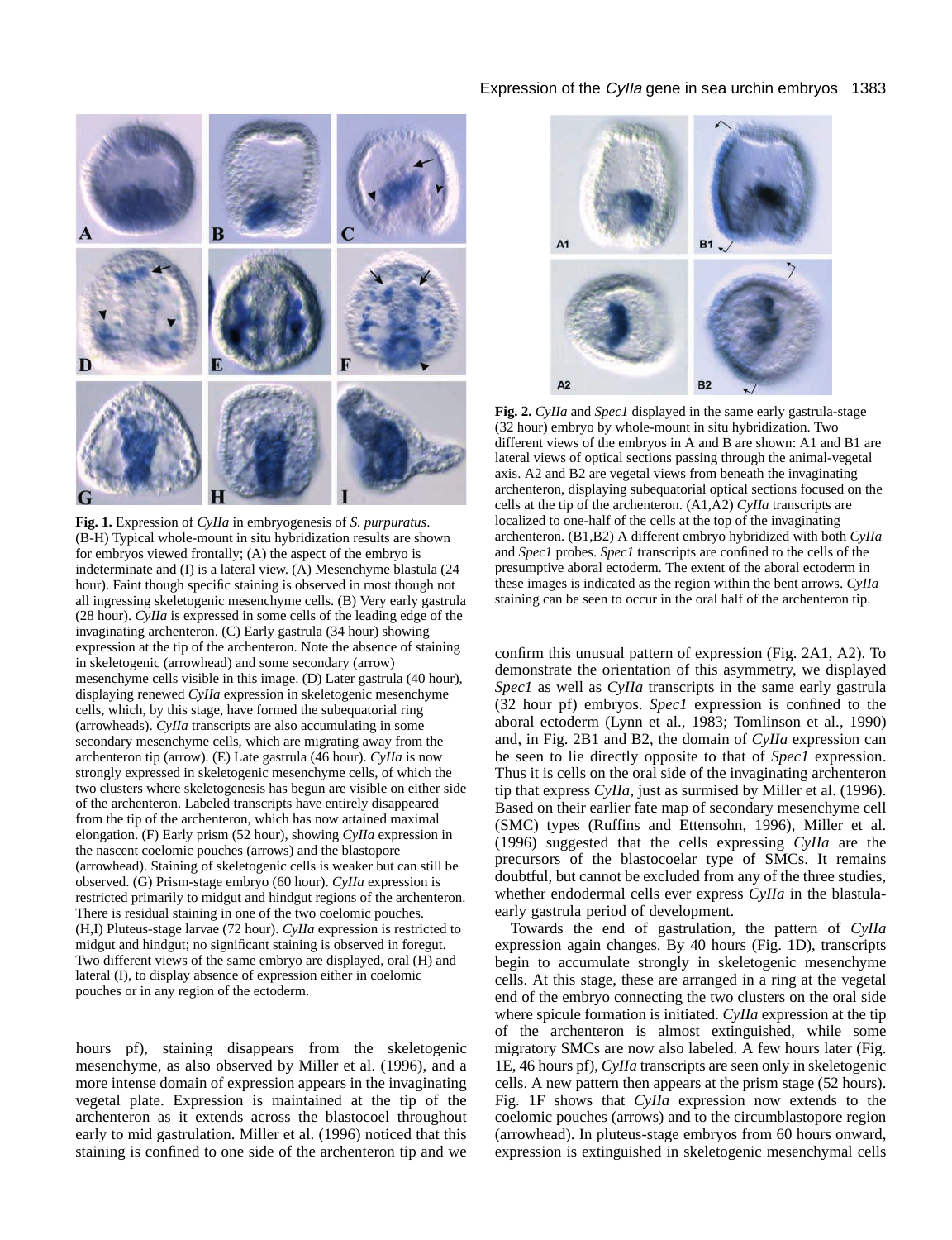| Stage    | hpf | <b>PMC</b>               | Archenteron<br>tip     | Blastocoelar<br>SMC or<br>precursors | Coelomic<br>pouches | Mid<br>$+$ hindgut       |
|----------|-----|--------------------------|------------------------|--------------------------------------|---------------------|--------------------------|
| Blastula | 24  | $^{+}$                   |                        |                                      |                     |                          |
|          | 28  | $\overline{\phantom{0}}$ | $++$                   |                                      |                     |                          |
| Gastrula | 34  |                          | $++$                   | $+$                                  |                     |                          |
|          | 40  | $++$                     | $+$                    | $++$                                 |                     |                          |
|          | 46  | $++$                     | $\qquad \qquad \qquad$ | —                                    |                     |                          |
| Prism    | 52  | $++$                     | –                      |                                      | $++$                | $\overline{\phantom{0}}$ |
|          | 60  | $\overline{\phantom{0}}$ | –                      | $+$                                  | $^{+}$              | $\ddot{}$                |
| Pluteus  | 72  |                          | -                      | $+$                                  |                     | $^{++}$                  |

**Table 1.** *CyIIa* **mRNA distribution in different regions of the** *S. purpuratus* **embryo during development\***

\*The pattern of CyIIa RNA localization is reported at different stages, from Fig. 1 and earlier studies (Cox et al., 1984; Miller et al., 1986). Presence of expression in a given region is reported with a single or double cross, according to the relative intensity. The relative distance between entries is proportional to developmental time. Shaded regions represent continuity of expression in a given cell type or region of the embryo.

Abbreviations: archent., archenteron; hpf, hours post fertilization; PMC, primary mesenchyme cells; SMC, secondary mesenchyme cells.

and coelomic pouches, and the final definitive endodermal pattern of expression emerges. Both midgut and hindgut now strongly express the gene (Fig. 1G-I), and continue to do so far into larval development (Arnone et al., 1997). Cox et al. (1986) and Miller et al. (1996) both report in addition that scattered blastocoelar SMCs continue to express the *CyIIa* gene in late pluteus-stage embryos. However, neither Cox et al. (1986) nor we in this work could confirm Miller et al. (1996) that pigment cells express *CyIIa* at the pluteus stage.

An overview of the complex pattern of *CyIIa* expression is shown in Table 1. Three conclusions can be drawn. (1) The *CyIIa* gene is utilized in cells of entirely separate embryonic lineage and different type, *viz* in the skeletogenic or primary mesenchyme cells, in the blastocoelar SMCs which delaminate from the archenteron, in the coelomic pouches and finally in the midgut and hindgut. The gene is not, however, expressed in any ectodermal territory at any time, nor in the foregut. (2) *CyIIa* transcripts do not persist in any mesenchymal cells (or their precursors) for more than 12 hours, as indicated by the shaded blocks in Table 1. (3) *CyIIa* activation follows cell initial specification. The earliest expression in ingressing skeletogenic mesenchyme long follows the autonomous specification of these cells (Davidson, 1989), and the early expression in SMC lineages follows their segregation from endoderm lineages, which occurs before invagination (Ruffins and Ettensohn, 1996). This point is particularly clear with reference to the two major later domains of *CyIIa* expression: in the skeletogenic mesenchyme, *CyIIa* transcripts accumulate only after 40 hours, a period when these cells are already executing their differentiated function of laying down the spicule rods and, in the midgut and hindgut, where *CyIIa* transcripts accumulate only during the terminal phases of differentiation, after 60 hours pf. Since *CyIIa* encodes a cytoskeletal actin, its activity in skeletogenic and secondary mesenchyme may reflect the migratory activity of these cells (Cox et al., 1986) or their projection of filapodial extensions (Malinda et al., 1995; Miller et al., 1995). No doubt some of the *cis*regulatory elements that we describe in the following respond to physiological cues affecting the intensity of these activities. The developmental components of the regulatory system may be considered those that cause the *CyIIa* gene to be expressed in the specific cell types indicated in Table 1, as embryogenesis proceeds.

# **Spatial and temporal expression mediated by a 4.4 kb CyIIa fusion construct**

The *cis*-regulatory analysis described in this paper was carried out using two different reporter systems. GFP reporters were employed for most of the spatial analyses, as they are specially advantageous for this gene due to the transience of its expression phases (Arnone et al., 1997). CAT reporters were utilized mainly for quantitative and temporal analyses, though our initial WMISH experiments were carried out with a CAT construct containing 4.4 kb of genomic *CyIIa* sequence. The spatial expression of this fusion gene had been preliminarily characterized by Zeller et al. (1992). This construct, here referred to as *EDCBA-CAT*, and the GFP construct derived from it, *EDCBA-GFP*, are considered to include the 'complete' *CyIIa cis*-regulatory system. As we now demonstrate, the EDCBA constructs indeed reproduce essentially all the main spatial and temporal features of endogenous *CyIIa* gene expression.

A map of the *EDCBA-CAT* and *EDCBA-GFP* constructs is shown diagrammatically at the top of Fig. 3. These constructs begin about 3.7 kb upstream of the *CyIIa* transcription initiation site, which is followed by a 54 or 59 bp leader exon (there are two closely spaced initiation sites), a 560 bp intron, 25 bp of remaining leader sequence and the beginning of the *CyIIa* coding sequence. The CAT and GFP reporters were fused in-frame at a site 37 bp downstream of the *CyIIa* translation initiation codon. The transcription initiation site was determined in a conventional primer extension experiment (not shown), which confirmed an assignment derived from a comparison of cDNA and genomic sequences (K. Katula, personal communication).

The quantitative temporal output of *EDCBA-CAT* was measured by the levels of CAT enzyme present in embryos grown from eggs injected with this plasmid and then collected at different developmental times. Because of the relatively short half-lives of CAT mRNA and protein relative to the developmental time scale, CAT enzyme content is approximately proportional to the transcription rate of the expression construct (Yuh et al., 1996). As shown in Fig. 4A (solid symbols), the fusion gene is barely active at mesenchyme blastula stage but is expressed at an increasing rate from this stage onward, until the levels of CAT enzyme activity attain a plateau at pluteus stage. This temporal profile reconstructs that described by the steady-state levels of the endogenous *CyIIa*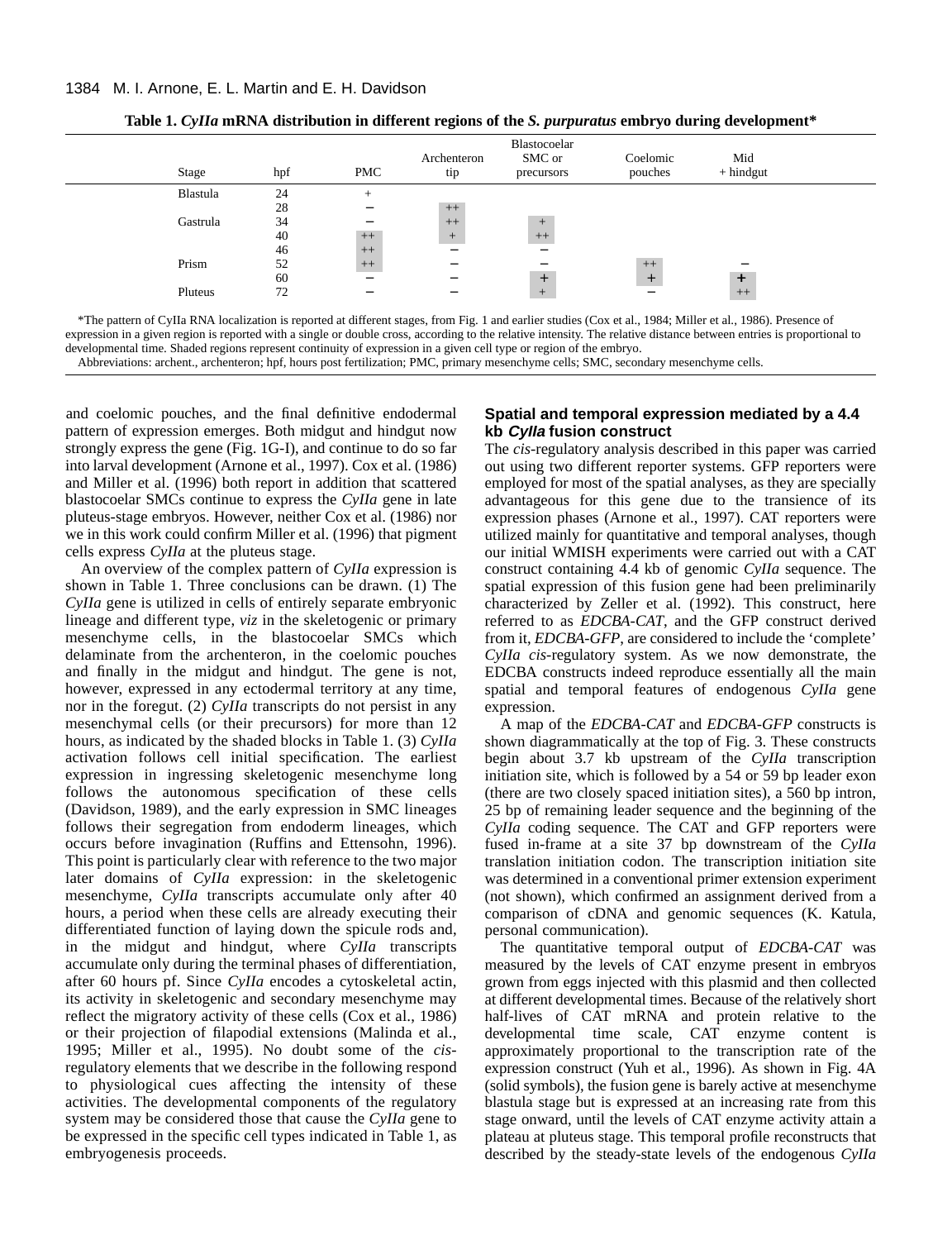| Construct                           | Stage*      | Scored<br>embryos† | Positive: negative‡<br>$%$ expression) $§$ | % Vegetal<br>expression¶** | % PMC<br>expression <sub>1</sub> | % SMC<br>expression <sub>1</sub> | % Coelomic<br>pouch<br>expression¶†† | $%$ Gut<br>expression | % Ectoderm<br>expression¶‡‡ |
|-------------------------------------|-------------|--------------------|--------------------------------------------|----------------------------|----------------------------------|----------------------------------|--------------------------------------|-----------------------|-----------------------------|
| EDCBA-GFP                           | B           | 100                | 83:17 (83.0)                               | 66.3                       | 71.1                             |                                  |                                      |                       | 13.2                        |
|                                     | G           | 60                 | 41:19(68.3)                                |                            | 43.9                             | 87.8                             |                                      | $\overline{0}$        | 4.8                         |
|                                     | Pr          | 48                 | 39:9 (81.2)                                |                            | 94.9                             | 7.7                              | $\theta$                             | 10.2                  | 5.1                         |
|                                     | P1          | 71                 | 59:12 (83.0)                               |                            | 64.4                             | 3.4                              | 10.2                                 | 78.8                  | $\overline{0}$              |
| <b>BA-GFP</b>                       | B           | 218                | 171:47 (78.4)                              | 52.0                       | 59.1                             |                                  |                                      |                       | 11.7                        |
|                                     | G           | 143                | 100:43(69.9)                               |                            | 35.0                             | 67.0                             |                                      | 2.0                   | 3.0                         |
|                                     | Pr          | 31                 | 23:8(74.2)                                 |                            | 95.6                             | 13.0                             | $\theta$                             | 8.7                   | 8.7                         |
|                                     | P1          | 170                | 111:59(65.3)                               |                            | 60.3                             | 9.0                              | 18.0                                 | 55.0                  | 1.8                         |
| $B$ -GFP                            | B           | 78                 | 19:59 (24.4)                               | 42.0                       | 79.0                             |                                  |                                      |                       | 15.8                        |
|                                     | ${\bf G}$   | 98                 | 33:65 (33.7)                               |                            | 72.7                             | 63.6                             |                                      | $\overline{0}$        | 3.0                         |
|                                     | Pr          | 143                | 25:118(17.5)                               |                            | 72.0                             | 24.0                             | $\theta$                             | 8.0                   | 4.0                         |
|                                     | P1          | 87                 | 22:65(25.3)                                |                            | 50.0                             | $\overline{0}$                   | 4.5                                  | 50.0                  | $\mathbf{0}$                |
| B <sub>2</sub> B <sub>1</sub> A-GFP | B           | 180                | 85:95 (47.5)                               | 68.2                       | 56.5                             |                                  |                                      |                       | 14.4                        |
|                                     | G           | 107                | 29:78 (27.1)                               |                            | 41.4                             | 58.6                             |                                      | 3.4                   | 6.9                         |
|                                     | P1          | 194                | 128:66(66.0)                               |                            | 31.2                             | 3.1                              | 6.2                                  | 78.1                  | 7.0                         |
| B3B2bEp-GFP                         | B           | 95                 | 54:41 (56.8)                               | 53.7                       | 55.5                             |                                  |                                      |                       | 11.1                        |
|                                     | $\mathbf G$ | 85                 | 42:43(4.9)                                 |                            | 76.2                             | 57.1                             |                                      | $\overline{0}$        | 4.7                         |
|                                     | Pr          | 107                | 44:63(41.1)                                |                            | 68.1                             | 34.1                             | $\theta$                             | 9.1                   | 6.8                         |
|                                     | P1          | 119                | 60:59(50.4)                                |                            | 58.3                             | 8.3                              | 3.3                                  | 41.7                  | $\theta$                    |

# **Table 2. Spatial analysis of GFP expression observed at various stages for** *EDCBA***-,** *BA***-** *B***-,** *B3B2bEp-GFP* **and** *B2B1A-GFP* **constructs**

\*Blastulae were collected at 26 to 30 hours, gastrulae at 46 to 50 hours, prisms at 56 to 60 hours and plutei at 72 to 76 hours postfertilization. Blanks denote regions that have not yet formed or have been supplanted by other structures.

†Values represent data from at least two separate experiments, carried out on independent batches of eggs.

‡Embryos with more than two fluorescent cells were scored as positive.

§% expression = [Σ positive embryos/Σ scored embryos]×100.

¶% territorial expression = [Σ embryos positive in a given territory/Σ positive embryos]×100.

\*\*Vegetal expression is probably expression in ingressing skeletogenic mesenchyme cells, rather than endodermal cells, though this has not been directly determined; see text.

††These values are minimal, because coelomic pouches had not yet formed in some of the embryos examined, which as noted in text, are slightly delayed due to initial effects of the DNA injection.

‡‡Ectodermal expression is probably artifactual as it is confined to single cells and disappears with advancing age of the embryos; these are characteristics of unstably incorporated DNA (see Yuh and Davidson, 1996).

Abbreviations: B, blastula; G, gastrula; PMC, primary or skeletogenic mesenchyme; Pr, prism; Pl, pluteus; SMC, secondary mesenchyme cell.

transcripts during development, as measured by Lee et al. (1986) and summarized by the bars in Fig. 4A. The two data sets are not directly comparable, in that late in development the half-life of endogenous *CyIIa* mRNA is only about 30 minutes (Lee et al., 1992) when the gene is expressed mainly in gut cells (Fig. 1), while that of CAT protein in these same cells is several hours (Arnone et al., 1997). Nonetheless, it can be seen that expression of the construct is initiated at the appropriate time and that its rate of expression then increases, just as does that of the endogenous gene. Based on the accumulation of CAT mRNA in late development shown in Fig. 4A and the rate of translation (Davidson, 1986), the embryo contains  $\geq 1.3 \times 10^4$ molecules of CAT mRNA; from the CAT mRNA  $t_1$  measured by Arnone et al. (1997) in endoderm and the average clone size of 6.5 expressing cells, the rate of transcription would be 4.2 molecules CAT mRNA•cell<sup>-1</sup>min<sup>-1</sup>. This may be compared to 0.21 molecules•cell<sup>−</sup>1min−<sup>1</sup> for the endogenous *CyIIa* gene of this developmental period (Lee et al., 1992). The 20-fold difference directly reflects the multiple copies of incorporated exogenous DNA (McMahon et al., 1985) and indicates that the constructs are expressing at reasonable rates, perhaps on a per active gene basis not too different from the endogenous *CyIIa* genes.

Spatial expression mediated by the EDCBA expression constructs is illustrated in Fig. 5. At mesenchyme blastula stage (Fig. 5, A1, B1) expression is observed in skeletogenic mesenchyme cells and in vegetal regions where some skeletogenic mesenchyme cells are still in process of ingression. This pattern is observed in almost all injected embryos that display staining (Table 2, line 1; note that injected embryos are delayed about 2 hours in development, so the 'mesenchyme blastula' category consists of embryos equivalent to normal embryos at 24-25 hours pf). Precursors of SMCs may also contribute to this early vegetal labeling, since the total fraction of injected embryos displaying transgene expression is somewhat higher than observed with strictly skeletogenic mesenchyme-specific transgenes (i.e.,  $\leq 50\%$ ; Makabe et al., 1995; Arnone et al., 1997). Except for a small, though reproducibly observed, component of ectopic ectodermal expression at this stage (13.2%; Table 2), *EDCBA-CAT* and *EDCBA-GFP* behave just as does the endogenous *CyIIa* gene in its earliest phases of activity, as summarized in Table 1. The low ectopic ectodermal expression is transient and Table 2 shows that it soon disappears. Previous studies indicate this phenomenon is likely to be an artifact which is due to exogenous DNA that has not been stably incorporated (Yuh et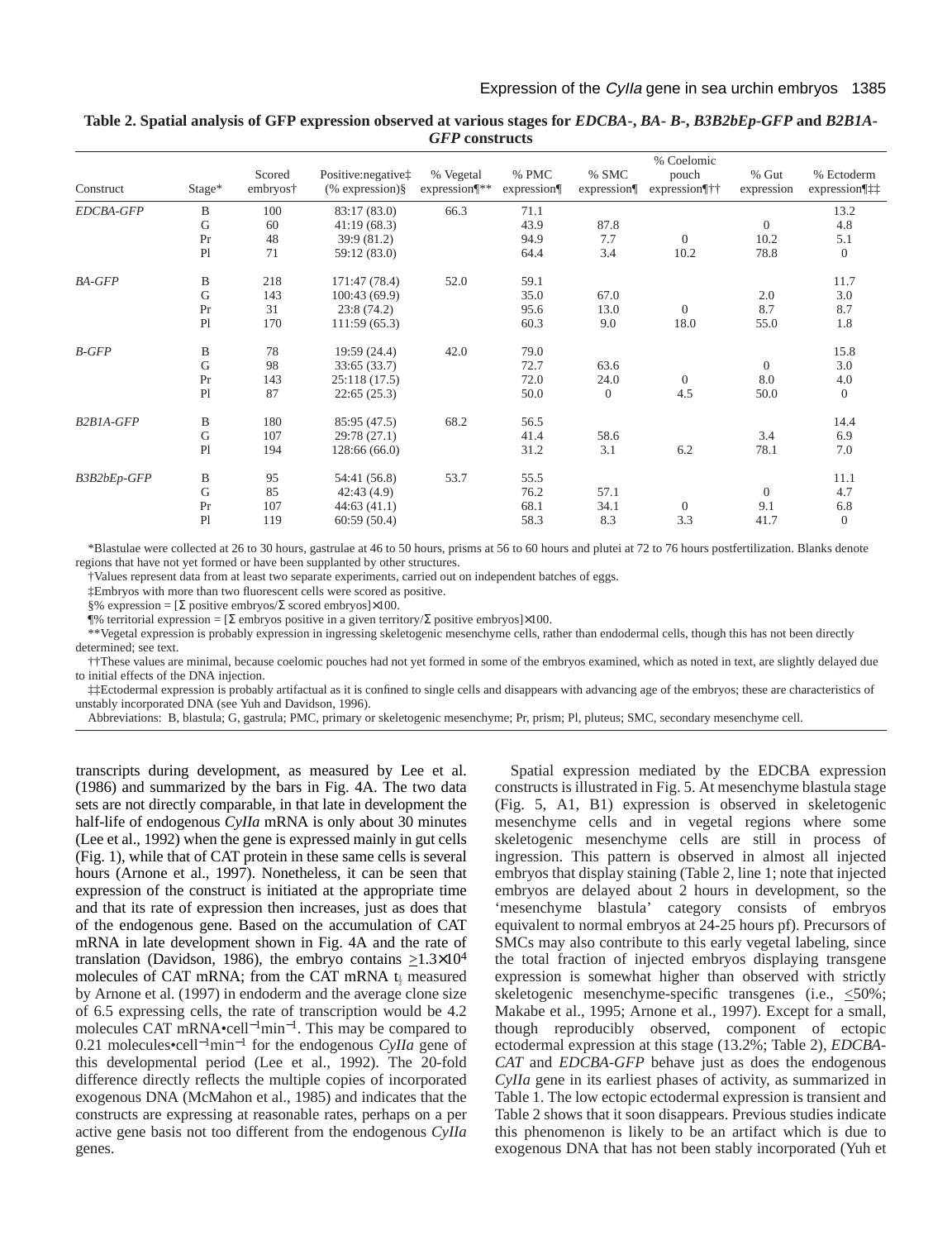al., 1996), which is often observed in pregastrular-stage embryos and is then lost.

Fig. 5 (B2, B3) illustrates *EDCBA-GFP* expression in early-

mid gastrula-stage embryos: labeling is now observed at the tip of the archenteron, just as for the endogenous *CyIIa* gene. All results for this stage were consistent with the observations in Fig. 2 showing that expression is confined to one side of the invaginating archenteron, i.e., the oral side. Almost all labeled embryos at early-mid gastrula stage (88%) display expression in some SMCs and many in skeletogenic mesenchyme as well (Fig. 5 (A2), Table 2; *cf.* Table 1). Skeletogenic mesenchyme labeling attains its peak values at prism stage (95% of labeled embryos; Table 2), which is at the end of the period when transcripts of the endogenous *CyIIa* gene can be seen in these cells. As discussed by Arnone et al. (1997), this is due to the long half-life of GFP in skeletogenic mesenchyme cells. Indeed, these retain this fluorescence even at pluteus stages, as indicated quantitatively in Table 2 and illustrated in Fig. 5 (A3, A4). The diffusion of GFP through the syncytial skeletogenic cables accounts for the complete patterns of labeling seen in the skeletogenic structures (Arnone et al., 1997). Finally, Fig. 5 (A3, A4 and B4) demonstrates that *EDCBA-GFP* and *EDCBA-CAT* include the *cis*-regulatory sequence required to mediate expression in the gut. As Table 2 shows, by pluteus stage, this is the dominant locus of expression, just as for the endogenous *CyIIa* gene. Label is also observed in the coelomic pouches, as expected (Fig. 1).

In summary, the EDCBA region of the *CyIIa* gene unequivocally includes a regulatory sequence that (1) reproduces the time course of endogenous *CyIIa* expression, (2) mediates skeletogenic mesenchyme expression, (3) mediates transient expression in delaminating secondary mesenchyme cells and (4) mediates expression in midgut and hindgut in late embryos. These constitute all the major features of the endogenous expression pattern of the *CyIIa* gene during embryogenesis. Nonetheless some minor uncertainties remain. For the reasons noted above, we cannot be certain that (1) EDCBA contains the regulatory sequence(s) that mediate(s) the exclusion of expression to prospective SMCs on the oral side of the archenteron tip, (2) that it properly turns off expression in skeletogenic cells in late

embryos, though the late decline in skeletogenic expression at pluteus stage shown in Table 2 suggests that it does, or (3) that it contains all the elements required for the transient though



**Fig. 3.** Map of the *CyIIa* cytoskeletal actin gene *cis*-regulatory region, and reporter gene constructs used in this study. A restriction map of the 4.4 kb upstream of the *CyIIa* translational start codon is shown at the top, including the restriction sites used in assembly of the reporter gene constructs (see Materials and Methods). Colored boxes indicate DNA sequence elements, the functions of which were directly assayed in this work. Major regions are designated A-E below the restriction map and relevant subregions A1, A2, B1-B3 and c are as indicated above the map. The position of a 560 bp leader intron is shown as a bracket below the map, extending from region B1 to near the 3′ end of A1. Below the map the locations of binding sites for two different factors are reported. Blue ovals indicate SpCGF1 target sites, the location of which have been established by gel-shift analysis (unpublished results of the authors) or sequence homology (Zeller et al., 1995a,b). The black rectangle indicates the position of the En binding site discussed in text. Point mutations at this binding site in the constructs named *mEnBA* and *mEnB2B1A* are represented by a black circle. Below are depicted all the expression constructs used in this work. The name of each construct as referred to in text is given on the left. Bent arrows denote the transcription start site and arrowheads the in-frame ATG start codons derived originally from the *CyIIa* gene (the ATG start codons from the *CAT* or *GFP* reporter sequences are present but not shown; see Materials and Methods). The red box labeled Ep stands for the *Endo16* basal promoter as defined by Yuh and Davidson (1996) (see Materials and Methods). Reporter gene sequences and all vector sequences are omitted from these diagrams. Genomic *CyIIa* sequence upstream of the translation initiation site and including regions A and B was obtained by K. Katula (GenBank Accession no. AF032880); the remainder of the upstream sequence was obtained by us (GenBank Accession no. AF034254).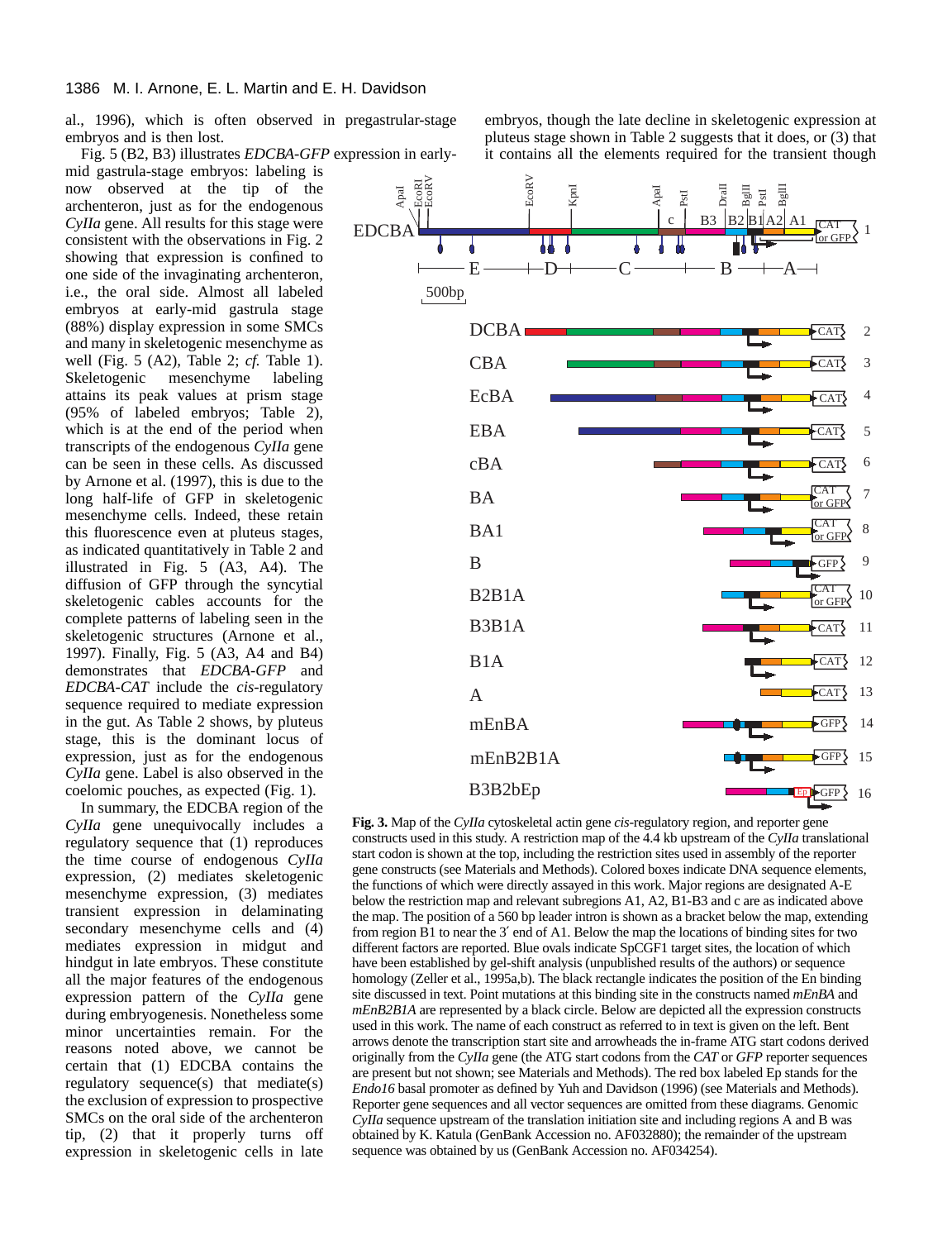strong coelomic pouch expression seen with the endogenous gene.

#### **Initial localization of CyIIa cis-regulatory elements**

The five regions of the *CyIIa* sequence included in the correctly expressed EDCBA constructs are defined only by conveniently spaced restriction sites (Fig. 3) and, in an initial series of experiments, the key components of the *cis*-regulatory apparatus were located within these regions. Briefly, we discovered in these experiments that the complete spatial and temporal control system for developmental expression of *CyIIa* is located within the BA subregion and that components located elsewhere have the function only of stepping up the amplitude of the expression mediated by BA.

In Fig. 4A the time courses of CAT enzyme output generated by the progressively shorter constructs *DCBA-CAT*, *CBA-CAT*,



# Expression of the Cylla gene in sea urchin embryos 1387

*BA-CAT* and *A-CAT* (constructs 2, 3, 7 and 13 of Fig. 3) are compared with that of *EDCBA-CAT*. Loss of regions E and D successively decreases the amplitude of expression, without much affecting the kinetics. Thus *BA-CAT* essentially reproduces these kinetics, though at only 40-50% of the amplitude of *EDCBA-CAT*. Fig. 6 (A1-A4) illustrates the spatial expression mediated by *BA-CAT* and this is summarized quantitatively in Table 2. *BA-GFP* accurately reproduces the dynamic spatial pattern of expression of *EDCBA-GFP* in every embryonic domain and at the expected developmental stages: compare, for example, the embryos at mesenchyme blastula stage (Fig. 6, A1), gastrula (A2), prism (A3) and pluteus (A4) to their equivalents in Fig. 5. It is important to note that no ectopic expression whatsoever is seen at any stage in embryos bearing *BA-GFP*, beyond the low levels also observed in the control *EDCBA-GFP* embryos (Table 2). The measurements shown in Fig. 4B provide some further information regarding the amplification functions mediated by elements residing within subregions E, D and C. The main result is that essentially the same levels of expression as generated by *EDCBA-CAT* are obtained if only region E plus a 250 bp subelement of region C (indicated as lower case 'c') are combined with the BA subregions (construct *EcBA-CAT*, Fig. 3, construct 3). Again, spatial expression mediated by this construct is the same as that of *EDCBA-CAT* and no additional expression is observed (data not shown). Subregion E has some amplifying activity when combined with BA, accounting for about half the difference between *EcBA-CAT* and *BA-CAT* (construct *EBA-CAT*, Fig. 3, construct 5). However the amplifying elements in subregion C cannot function in this way, since the output of *cBA-CAT* (Fig. 3, construct 6) is the same as that of *BA-CAT* (Fig. 4B), and the same is true of *CBA-CAT* versus *BA-CAT* (Fig. 4A). The additional activity of the C element is observed in this series only when E is also present,

**Fig. 4.** Temporal and quantitative expression profiles of various reporter gene constructs. The indicated constructs (see Fig. 3) were injected into fertilized eggs and CAT activity was measured as described by Yuh and Davidson (1996) in samples of 50 embryos for each time point. The quantity of CAT enzyme molecules per embryo was determined by comparison of the samples to standards of known CAT concentration, using the conversion  $2.6\times10^7$  molecules of CAT enzyme per 10−<sup>4</sup> units of activity (McMahon et al., 1984). Data in A and B were obtained from different experiments on different batches of eggs. Not all the constructs were always tested at once, but the reference plasmid, *EDCBA-CAT*, was always included. (A) Expression time courses for complete and deleted CAT fusion constructs, compared to time course of accumulation of endogenous *CyIIa* transcripts. The profiles reported are averages of 3 to 8 independent measurements at each time point. For sake of graph legibility, the standard deviations are not shown; standard deviations were on the average  $\pm 12.7\%$  of the values shown (range  $\sim \pm 8\%$  to ±25% at the early end of the curves). *CyIIa* transcripts per embryo (Lee et al., 1986) are indicated for three time points as gray bars (right ordinate). (B) Average CAT enzyme production per embryo for combinations of subregions E and C with subregion BA. Data for each time point were normalized to the value of CAT activity per embryo obtained for the reference plasmid *EDCBA-CAT*, the value of which was set to 1.0. Barred vertical lines represent standard deviations, which were calculated after the normalization (*n* varies from 3 to 5 except for the construct *cBA-CAT*, the activity of which was measured in only two experiments).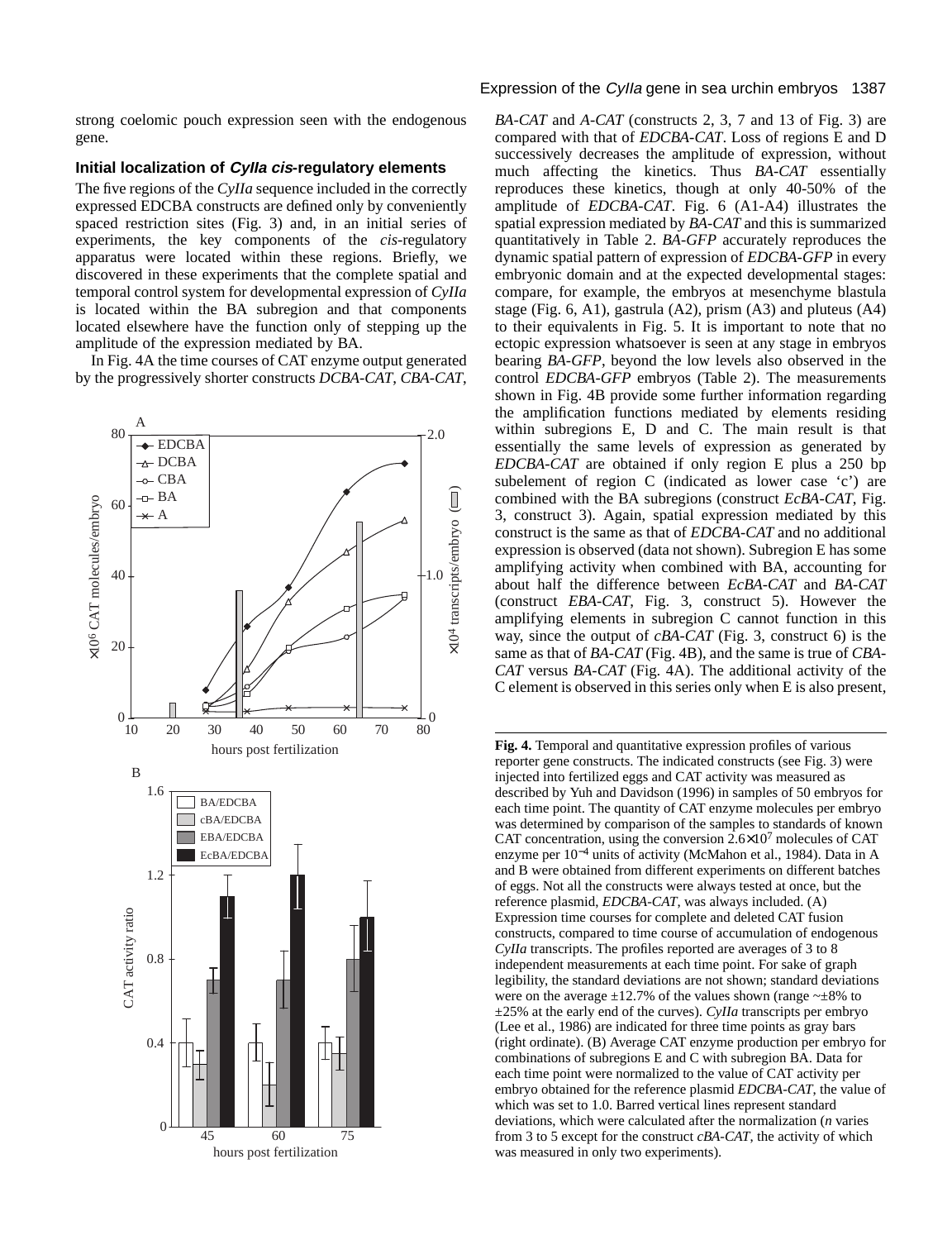a synergistic behavior that indicates interaction between elements of subregions E and C.

## **Cis-regulatory functions within the BA subregion**

The BA subregion is about 1500 bp in length. As shown in Fig. 4, *A-CAT* is entirely inactive and subregion A is not required for correct spatial expression. Table 2 shows that construct *B-GFP* (Fig. 3, construct 9) generates normal spatial patterns of expression; this is illustrated in Fig. 6 (B1- B4). However, the level of expression is depressed, as shown by the smaller fractions of embryos that produce sufficient GFP to permit detection (i.e., about 20-35% of injected embryos instead of the 65-80% seen with *BA-GFP*; Table 2). While this result demonstrates that all necessary spatial control elements are present in subregion B, it also indicates that subregion A contains an important amplifier of expression located downstream of the transcription start site, probably within the intron. Further experiments placed this amplifier in the A1 subregion: thus *BA1-CAT* and *BA1*-GFP (Fig. 3, construct 8) behave exactly as do *BA-CAT* and *BA-GFP*, in regard to both quantitative output and spatial expression (data not shown).

The B subregion was divided into three fragments, B1-B3, by means of the restriction sites indicated in Fig. 3. A construct in which the most proximal of these fragments, the 181 bp B1 element, is alone associated with A to form the construct *B1A-CAT* (Fig. 3, construct 12), is almost completely inactive. As shown in Fig. 7, addition of either the 261 bp B2 subregion or the 465 bp B3 subregion produced constructs (*B2B1A-CAT,* Fig. 3, construct 10, and *B3B1A-CAT*, construct 11) which display essentially the same quantitative activity over developmental time as does *BA-CAT*, with one exception. This is that late in development there is a sharp decrease in expression of *B3B1A-CAT*, whereas *B2B1A-CAT* functions in a way that is essentially indistinguishable from *BA-CAT*. Since late in development expression is largely confined to the endoderm, this result implies that positive endoderm regulators are present in B2, a supposition that we confirm below. Table 2 shows that *B2B1A-CAT* is expressed just as is *BA-CAT* in SMCs at gastrula stage, and in midgut and hindgut. However, its expression in skeletogenic mesenchyme is depressed, strongly so in later embryogenesis (e.g., 31% of stained

*B2B1A-GFP* embryos versus 60% in *BA-GFP* embryos and 64% in *ECDBA-GFP* embryos; Table 2). Therefore, the B3 subelement must contain sites that mediate late skeletogenic expression. Since there are only a few skeletogenic cells that express these constructs even though the GFP product spreads to all of them (Arnone et al., 1997), the absence of these sites does not greatly affect the overall output of CAT enzyme from *B2B1A-CAT*. It does, however, materially affect the fraction of total injected embryos displaying detectable GFP. Table 2 shows that the level of detectable expression is normal, i.e., the same for *B2B1A-GFP* embryos as for *BA-GFP* embryos, late in development when gut is the major locus of expression (66% versus 65%; Table 2), but it is lower earlier when skeletogenic expression is more important. Fig. 6 (C1-C4) illustrates *B2B1A-GFP* expression in embryos of various stages. It is clear that, even though fewer pluteus-stage embryos express detectable levels of GFP from this construct than from *BA-GFP*, *B2B1A-GFP* retains the ability to generate skeletogenic mesenchyme, as well as gut and SMC expression.

The active constructs all contain the B1 element, and indeed if this is removed they do not function. This is not solely because B1 contains the transcription start site, where the B1A assembles, since substitution of either the *SV40* or *Endo16* basal promoters for B1 failed to rescue expression (not shown). The reason is that essential sequences are present in the 20 bp of the B1 element immediately upstream of the start site. Thus, inclusion of these 20 bp but no other region of B1, together with the *Endo16* basal promoter, in construct B3B2bEp-GFP (Fig. 3, construct 16) yields a vector that in spatial terms expresses almost identically with B-GFP, as shown in Table 2.

In summary, the results of the experiments summarized in Fig. 7 and Table 2, and illustrated in Fig. 6, produce the following further conclusions regarding the *CyIIa cis*regulatory system. (1) The spatial control elements included within region B, excluding the basal promoter region, suffice to reproduce the entire spatial pattern of expression. (2) The B3 subregion includes sites the function of which is required to set the normal level of expression in skeletogenic cells, and that are particularly important late in development. (3) The combined B1B2 subregion also includes sites that promote skeletogenic expression, as well as sites which at a quantitative

| Construct     | Expts <sup>†</sup> | Scored<br>embryos <sup>†</sup> | Positive: negative <sup>†</sup><br>$(\%$ expression) $§$ | % PMC<br>expression <sub>1</sub> | % SMC<br>expression | % Coelomic<br>pouch<br>expression | % Gut<br>expression <sub>1</sub> | %Ectoderm<br>expression <sup>q</sup> |
|---------------|--------------------|--------------------------------|----------------------------------------------------------|----------------------------------|---------------------|-----------------------------------|----------------------------------|--------------------------------------|
| <b>BA-GFP</b> | $A+B+C$<br>Е       | 170<br>135                     | 111:59 (65.3)<br>67:68(49.6)                             | 60.3<br>67.2                     | 9.0<br>3.0          | 18.0<br>4.5                       | 55.0<br>61.2                     | 1.8<br>3.0                           |
| mEnBA-GFP     | D                  | 92<br>97                       | 46:46(50.0)<br>37:60(38.1)                               | 52.2<br>75.7                     | 17.4<br>16.2        | 2.2<br>5.4                        | 8.7<br>10.8                      | $15.2**$                             |

**Table 3. Expression of** *BA-GFP* **and** *mEnBA-GFP* **in pluteus-stage embryos**

\*Plutei were collected at 72 to 76 hours postfertilization.

†Individual experiments are denoted by capital letters. Each experiment was carried out on a single batch of eggs. A+B+C represent data reproduced from the three *BA-GFP* experiments pooled in Table 2, for comparison with Experiment E. In the latter *mEnBA-GFP* and *BA-GFP* were compared on the same batch of eggs; Experiment D serves as a separate and independent comparison for the *mEnBA-GFP* results of Experiment E.

‡Embryos with more than two fluorescent cells were scored as positive.

§% expression = [Σ positive embryos/Σ scored embryos]×100.

 $\%$  territorial expression = [Σ embryos positive in a given territory/Σ positive embryos]×100.

\*\*This batch of embryos produced a remarkably high level of ectopic expression.

Abbreviations: PMC, primary or skeletogenic mesenchyme cell; SMC, secondary mesenchyme cell.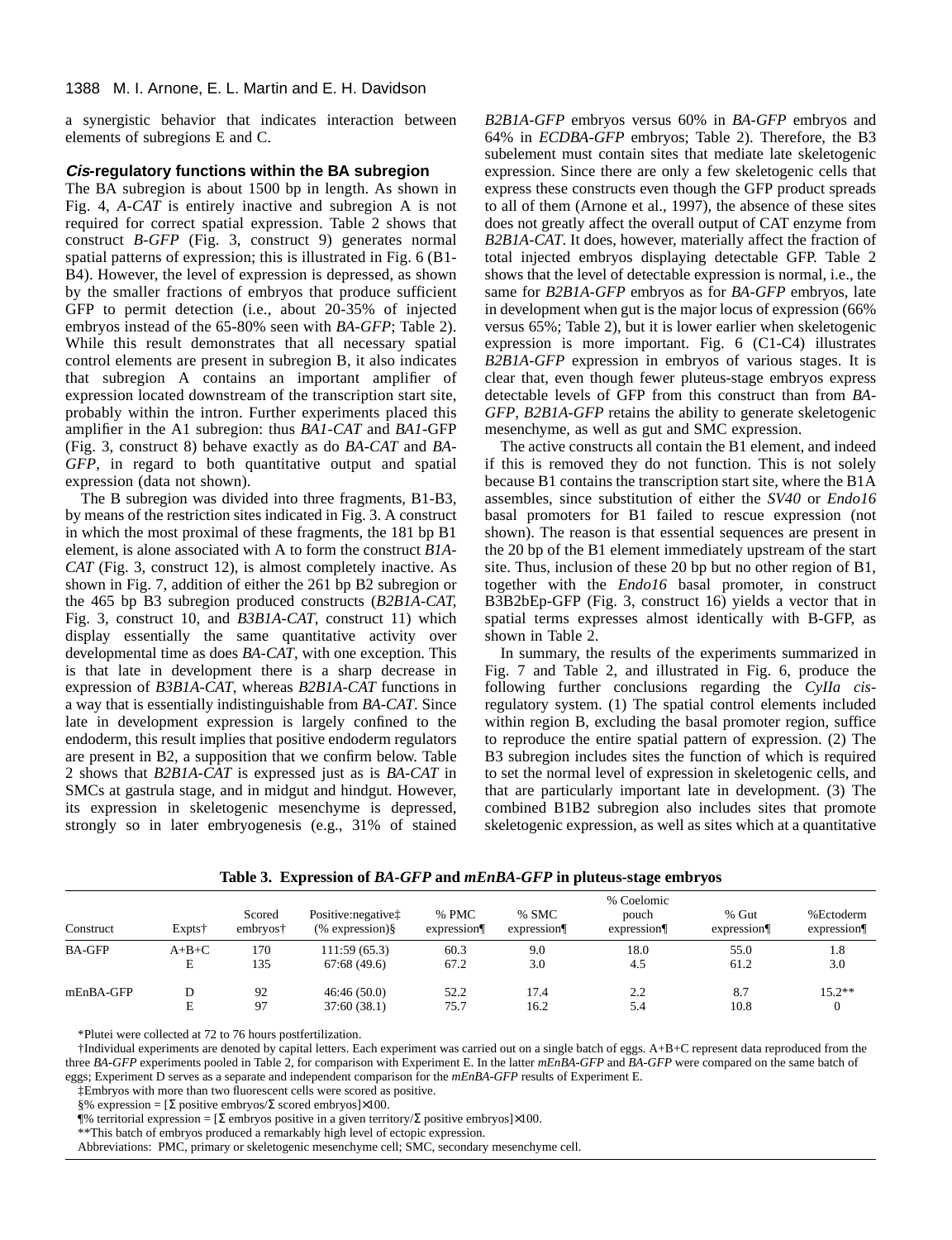| Stage* | Scored<br>embryos | Positive: negative:<br>$(\%$ expression) $§$                                                                                                                                                                                        | % Vegetal<br>expression <sup>q</sup> | % PMC<br>expression | % SMC<br>expression <sub>1</sub> | % Coelomic<br>pouch<br>expression | % Gut<br>expression | % Ectoderm<br>expression |
|--------|-------------------|-------------------------------------------------------------------------------------------------------------------------------------------------------------------------------------------------------------------------------------|--------------------------------------|---------------------|----------------------------------|-----------------------------------|---------------------|--------------------------|
| B      | 21                | 11:10(52.5)                                                                                                                                                                                                                         | 52.4                                 | 19.0                |                                  |                                   |                     | 14.3                     |
| G      | 35                | 13:22(37.1)                                                                                                                                                                                                                         |                                      | 23.1                | 84.6                             |                                   |                     | 15.4                     |
| Pr     | 34                | 11:23(32.4)                                                                                                                                                                                                                         |                                      | 27.3                | 90.9                             | 9.1                               | 9.1                 |                          |
| Pl     | 41                | 16:25(64.0)                                                                                                                                                                                                                         |                                      | 62.5                | 62.5                             | 50.0                              | 37.5                |                          |
|        |                   | *Blastulae were collected at 24 hours, gastrulae at 44 hours, prisms at 56 hours and plutei at 68 hours postfertilization.                                                                                                          |                                      |                     |                                  |                                   |                     |                          |
|        |                   | <b>TEMPLE 1.1</b> TEMPLE TEMPLE TEMPLE TEMPLE TEMPLE TEMPLE TEMPLE TEMPLE TEMPLE TEMPLE TEMPLE TEMPLE TEMPLE TEMPLE TEMPLE TEMPLE TEMPLE TEMPLE TEMPLE TEMPLE TEMPLE TEMPLE TEMPLE TEMPLE TEMPLE TEMPLE TEMPLE TEMPLE TEMPLE TEMPLE |                                      |                     |                                  |                                   |                     |                          |

 $§\%$  expression = [Σ positive embryos/Σ scored embryos]×100.

¶% territorial expression = [Σ embryos positive in a given territory/Σ positive embryos]×100. Abbreviations are as in Table 2.

level account entirely for SMC expression and late endodermal expression. (4) There is an essential target site just upstream of the transcription start in region B1. (5) The A1 element contains a strong amplifier of B subregion function, while the A2 element plays no detectable role. Attention is thus focused on B2B1, since it is capable of mediating expression in every embryonic domain where *CyIIa* is transcribed and, except for skeletogenic cells, at the correct relative levels. As above, no ectopic expression was observed even when the test constructs contained only the core B2B1A sequence.

# **A CyIIa cis-regulatory element required for endoderm expression: interactions with the same factor that controls midgut expression of the Endo16 gene**

Inspection of the sequence of the B2 subregion revealed a striking similarity with a target site sequence in 'module B' of the *Endo16 cis*-regulatory system. This system has been extensively characterized (Yuh and Davidson, 1996; Yuh et al., 1996). Late in development *Endo16* is expressed only in the midgut, and only the *cis*-regulatory element denoted as module B is required for this expression. Though four different proteins bind specifically within module B of *Endo16* (Yuh et al., 1994), only one of these binds there uniquely (i.e., there are no other target sites for this protein elsewhere in the 2300 bp *Endo16 cis*-regulatory system). The target site for this factor, here referred to as the 'En site,' has been shown to be necessary and sufficient to generate midgut expression in injected *Endo16* fusion constructs: a synthetic oligonucleotide containing this site produces midgut expression, and mutation of a few base pairs in the core of this sequence abolishes it (Yuh and Davidson, unpublished data). The En sites, as they appear in both *Endo16* and the *CyIIa* B2 subregion, are shown in Fig. 8A. This site, CATGAAT, occurs exactly in both genes and, in *CyIIa*, a second occurrence of ATGAAT follows immediately, in inverted orientation. A further similarity in the sequences downstream of the En site that is present in the same region of both genes is also indicated in Fig. 8A.

If the inverted repeat of the En site in the *CyIIa* B2 subregion is significant, the *CyIIa* sequence might be expected to bind the protein that interacts at the En site more tightly than does the *Endo16* sequence. This protein can be partially purified by affinity chromatography from 24 hour nuclear extracts using either the *Endo16* oligonucleotide or the *CyIIa* version shown in Fig. 8A (Yuh et al., 1994; and unpublished data). In Fig. 8B is shown a gel-shift experiment in which the partially purified preparation was reacted with the *CyIIa* probe, in the presence of the various oligonucleotide competitors shown in Fig. 8A. The experiment demonstrates

that indeed the *Endo16* sequence competes only about 1/20th as well as does the *CyIIa* oligonucleotide. However, it does compete, and as the mutations tested in the *Endo16m3/4* and *Endo16m1/2* lanes of Fig. 8B show, the competition is indeed due to the En site, rather than to the downstream region of sequence similarity. The *Endo16* and *CyIIa cis*-regulatory sequence elements thus do indeed interact with the same DNA-binding protein and, as expected from the fact that it includes two adjacent copies, the *CyIIa* element interacts with the protein much more strongly.

To explore directly the role of the double En site in the *CyIIa cis*-regulatory system, we generated mutations that destroy this site and tested them in vivo. One of these mutations (CyBmEn; Fig. 8A) completely abolishes the ability of the sequence to form complexes with the protein factor. When introduced into embryos, the constructs *mEnBA-GFP* and *mEnB2B1A-GFP* (Fig. 3, constructs 14 and 15) indeed fail to produce significant GFP expression in endoderm at the pluteus stage of development. Data for *BA-GFP* and *mEnBA-GF*P are reproduced in Table 3. As observed earlier (see Table 2), over 55% of *BA-GFP* embryos displaying detectable activity express in the gut at this stage, while only 9-11% of active *mEnBA-GFP* embryos express in the gut. The total level of expression is somewhat reduced as well in the *mEnBA-GFP* groups. However, expression in SMC and skeletogenic mesenchyme seems completely unaffected by the En site mutation. We thus conclude that the same *cis*-regulatory interaction as is required for *Endo16* expression in the midgut is also required for *CyIIa* expression in the midgut, and also in the hindgut.

# **Expression of S. purpuratus EDCBA-GFP construct in L. pictus embryos**

A surprising amount of change has occurred in the regulatory systems controlling spatial expression of cytoskeletal actin genes since divergence of the sea urchin orders Temnopleuroida and Echinoida, in that none of the four *Lytechinus pictus* (Temnopleuroida) cytoskeletal actin genes has a pattern of expression identical to any one of the five *S. purpuratus* (Echinoida) actin genes (Fang and Brandhorst, 1996). However, the embryonic expression of one of the *L. pictus* genes, *LpC1*, resembles that of the *CyIIa* gene of *S. purpuratus* in a number of respects: its transcripts appear in certain cells in the middle of the vegetal plate at the mesenchyme blastula stage, in cells at the tip of the invaginating archenteron in early gastrula stages, in blastocoelar SMCs in the late gastrula as well as in 'a few' skeletogenic mesenchyme cells and, at the end of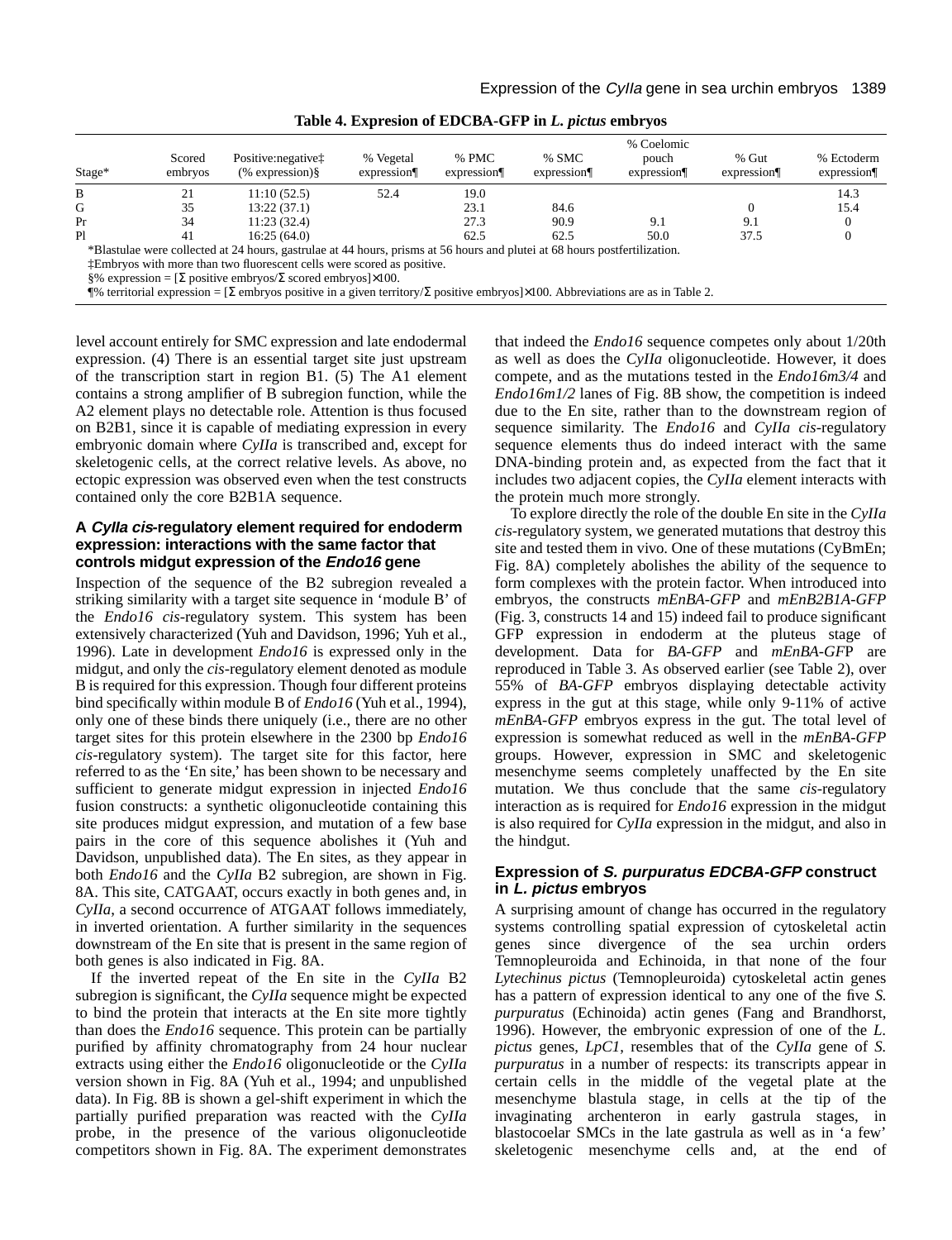**Fig. 5.** Representative spatial patterns of expression generated by *EDCBA* fusion constructs. (A1-A4) Expression of *EDCBA-GFP*. GFP fluorescence is shown in green in these digital false color images, in embryos examined at the indicated times pf. (A1) Mesenchyme blastula. Expression is seen in newly expressed skeletogenic mesenchyme cells, and in cells of the vegetal region which are likely to be skeletogenic mesenchyme in process of ingression (see text). (A2) Late gastrula. The embryo has been rotated in the plane of the animal-vegetal axis so that the oral side faces down, in order to show the skeletogenic mesenchyme cells arranged as a ring around the archenteron. As discussed by Arnone et al. (1997), expression in all of the 32 skeletogenic cells present at this stage probably results from the diffusion of the fluorescent protein through the skeletogenic syncytium.



Several fluorescent secondary mesenchyme cells arising from the tip of the archenteron are also visible (arrowheads). (A3,A4) Anal views of two pluteus-stage larvae, which show expression in skeletogenic cells and also in extended regions of the gut (arrows). The pluteus in A4 also displays GFP fluorescence in one of the already formed coelomic pouches (arrowhead). Note in both plutei the absence of expression in the foregut, which is not a domain of *CyIIa* expression, and is distinguishable in this view because it bends with respect to the anus-midgut axis towards the oral side of the embryo, facing to the right in these images. (B1-B4) Expression of *EDCBA-CAT*. CAT transcripts are displayed by WMISH, as a purple stain; digital images made on a Roche ProgRes imaging system are reproduced. (B1) Mesenchyme blastula; staining is confined in this example to ingressed skeletogenic mesenchyme. (B2) Early gastrula, viewed along the animal-vegetal axis. Staining is evident in this optical section on one side of the tip of the archenteron and in some (probably) skeletogenic mesenchyme cells to one side of the archenteron. (B3) Early gastrula, viewed from the side. Staining is again seen at the tip of the archenteron and in some mesenchyme cells (the dark region observed at the base of the archenteron is an optical shadow rather than *bona fide* staining). (B4) Pluteus-stage embryo displaying staining in midgut and hindgut (arrow) and one coelomic pouch (arrowhead).

embryogenesis, there is intense expression of *LpC1* in midgut and hindgut (Fang and Brandhorst, 1996). The main differences are quantitative and temporal. Expression of *LpC1* in skeletogenic mesenchyme is slight in *L. pictus* compared to the intense gastrula-stage expression of *CyIIa* in the skeletogenic mesenchyme of *S. purpuratus* and, in *L. pictus*,

**Fig. 6.** Spatial expression of various B subregion *CyIIa* expression constructs. Composite false color video images of bright-field (gray) and fluorescent (green) exposures are shown superimposed. Embryos were imaged at the indicated developmental times after zygotes were injected. A(1-4) *BA-GFP*: (A1) Lateral view of mesenchyme blastula embryos, vegetal pole downward. Fluorescent cells are localized in the vegetal region and in ingressing mesenchyme cells. (A2) Midgastrula, frontal view, showing expression in several secondary mesenchyme cells emigrating from the tip of the archenteron (arrowheads). Filopodia that also contain GFP are visible in some of these cells. (A3) Lateral view of prism-stage embryo expressing GFP in skeletogenic cells. The right side of the embryo is shown in this image, which includes an entire anal skeletal rod (the other is out of focus). (A4) Pluteus with oral face to the right, viewed from the anal surface. A large patch of fluorescent cells is observed on one side of the tripartite gut, extending from the midgut or the stomach to the hindgut, or intestine. Fluorescence is also observed in skeletogenic cells located along the spicules. hindgut expression of *LpC1* begins earlier than does that of *CyIIa* in *S. purpuratus*, i.e., at the gastrula rather than the pluteus stage.

The *EDCBA-GFP* construct was introduced into *L. pictus* zygotes and its spatial expression monitored as above. The results are illustrated in Fig. 9, and summarized quantitatively



B(1-4) *B-GFP*: (B1) Mesenchyme blastula, as in A1. (B2,B3) Two gastrulae viewed along the animal-vegetal axis. The optical section in B2 shows fluorescent secondary mesenchyme cells at the tip of the archenteron. (B3) The optical section passes through the ring of skeletogenic mesenchyme cells and a single fluorescent SMC near the archenteron is also visible. (B4) Early pluteus-stage embryo oriented so that the oral surface faces left, viewed from the anal side. Expression is observed in both skeletogenic and gut cells. C(1-4) *B2B1A-GFP*: (C1) Mesenchyme blastula, as in (A1). (C2) Late gastrula viewed from the animal pole, with the oral face down. Fluorescent cells are located at the tip of the archenteron and all skeletogenic cells are labeled as well. These are seen in the typical ring-shaped configuration connecting the two clusters at either side of the archenteron, where skeletogenesis has already begun. A triradiate spicule is also visible on the left side of the image. (C3) Anal view of a late prism-stage embryo. Fluorescence is confined to skeletogenic cells (the faint green tinge seen over the gut is a background fluorescent artifact). (C4) Pluteus-stage embryo oriented as in A4 and displaying the same domains of expression.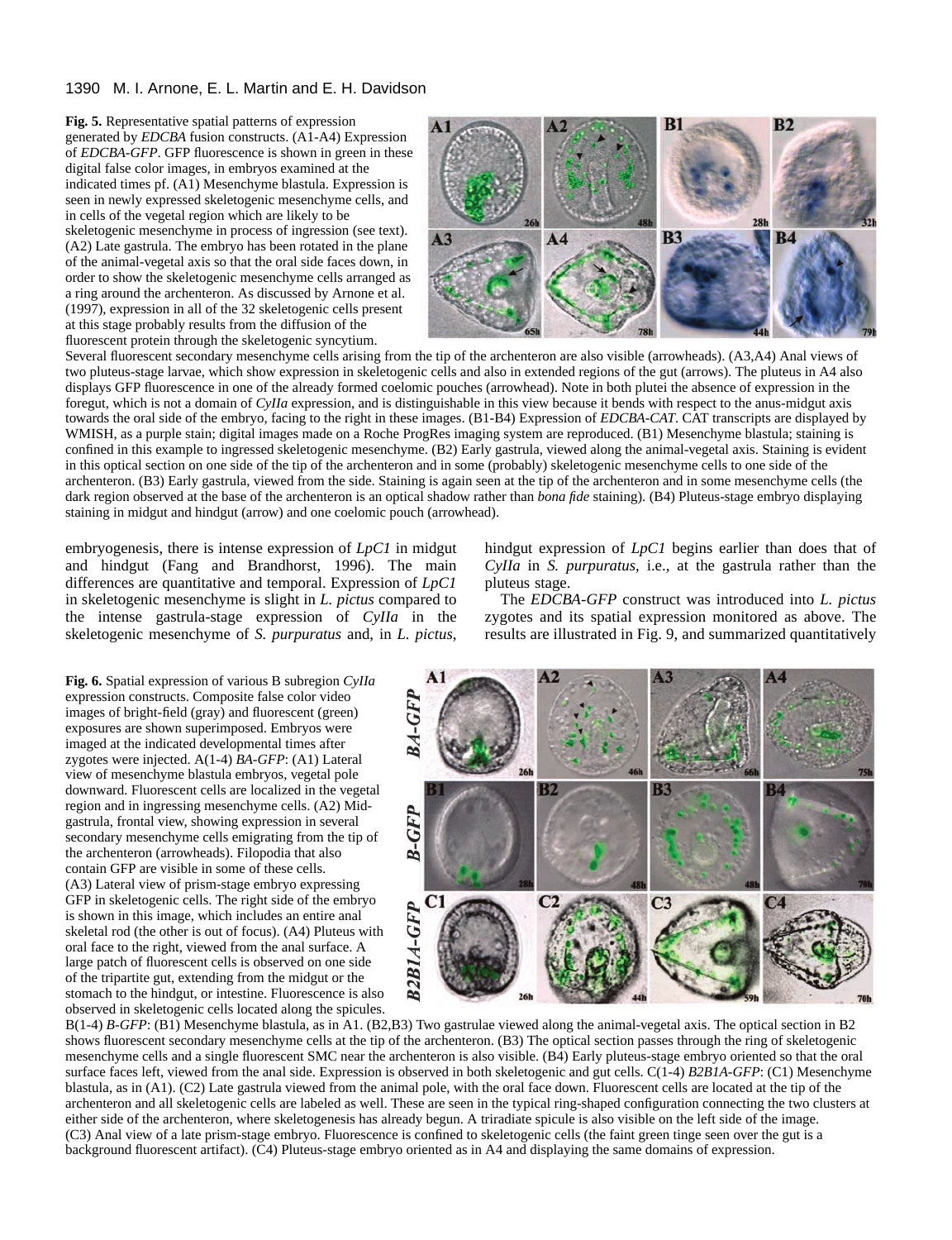

**Fig. 7.** Quantitative temporal output of B subregion *CyIIa* expression constructs. CAT enzyme was measured in embryos bearing *B2B1A-CAT, B3B1A-CAT* and *B1A-CAT* expression constructs (see Materials and Methods and legend to Fig. 4) at the indicated times pf (open symbols). The output of *BA-CAT*, measured on the same batches of eggs, served as a standard of comparison (closed symbols; see also Fig. 4A). Data from three comparable experiments are averaged; standard deviations were on the average  $\pm 7.8\%$  of the values shown (range  $\pm 3\%$  to  $\pm 20\%$ ).

in Table 4. Overall, the expression pattern is very similar to that illustrated in Fig. 5A for the same construct in *S. purpuratus* embryos. Thus *EDCBA-GFP* is again first expressed in the center of the vegetal plate and in ingressing skeletogenic mesenchyme cells at late blastula stage (Fig. 9A), it is then expressed at the tip of the archenteron during gastrulation (Fig. 9B,C), in scattered secondary mesenchyme cells in the blastocoel of gastrula-stage embryos (Fig. 9D) and in skeletogenic mesenchyme cells of early prism-stage embryos (Fig. 9E). Fluorescence in skeletogenic cells is also observed at later prism and pluteus stages (Fig. 9F,G), together with a strong expression in coelomic pouches (Fig. 9F,G). In some embryos, the gut also expresses (Fig. 9G,H). At late stages, some SMCs that express the transgene are always present, scattered in the blastocoel. When compared with Table 2, the results summarized in Table 4 reveal several quantitative differences. (1) The construct was less active from gastrula to prism stages, though equivalently active at pluteus stage (~35% versus ~75% of embryos display detectable fluorescence). (2) Only about a quarter of expressing *L. pictus* embryos show fluorescence in skeletogenic mesenchyme, compared to >90% in *S. purpuratus*. (3) Blastocoelar SMC expression is much stronger in *L. pictus* at prism and pluteus stages, when 90% and 62% of active embryos display SMC fluorescence while, at these stages, in *S. purpuratus* only 3- 8% of expressing embryos retain SMC fluorescence. (4) Only about half as many *L. pictus* embryos display gut expression at pluteus stage compared to *S. purpuratus*. (5) No ectopic expression was observed; i.e., expression in any domain other than those in which both *LpC1* and *CyIIa* are transcribed. Overall, the data suggest that some *L. pictus* factors do not recognize the target sites for gut and skeletogenic mesenchyme expression in the EDCBA construct as well as do the *S. purpuratus* factors or they are missing or present at lower concentrations in *L. pictus* (points 1, 2 and 4). However, the major difference is in the much more extensive expression

Expression of the Cylla gene in sea urchin embryos 1391





**Fig. 8.** Target site for a positively acting transcriptional regulator required for endoderm expression in *Endo16* and *CyIIa* genes. (A) Comparisons of normal and mutated sequences. The wild-type sequence of the relevant region of module B of the *Endo16 cis*regulatory sequence is shown at the top (Yuh et al., 1994) and beneath it the relevant portion of the B2 subregion of the *CyIIa cis*regulatory sequence (see text). The mutated version of this sequence that was included in the *mEnBA-GFP* and *mEnB3B1A-GFP* constructs (see Materials and Methods) is shown below. The *Endo16* 3/4 and *Endo16* 1/2 oligonucleotides were used as competitors in the experiment shown in B. The En site is indicated by the heavily outlined boxes and an additional sequence shared between these regions of the *Endo16* and *CyIIa* regulatory sequence by lightly outlined boxes. Numbers indicate the positions of the sequences shown with respect to the transcription initiation sites, and lower case letters denote base pairs that were altered in the mutations. Arrows indicate the inverted ATGAAT motif present in the *CyIIa* gene. (B) Gel-shift reactions displaying cross competition among En sites. Oligonucleotides are shown along the top. In each reaction, 0.1 ng of 32P oligonucleotide probe (CyIIaB2 sequence) was incubated with 1 ng of the DNA-binding factor, which had been partially purified by affinity chromatography. Each reaction contained 200 ng of poly(dIdC)/poly(dI-dC) and the indicated amount (ng) of oligonucleotide competitor (the dash indicates absence of any competitor). Protein purification and gel-shift analysis were performed as described by Yuh et al. (1994).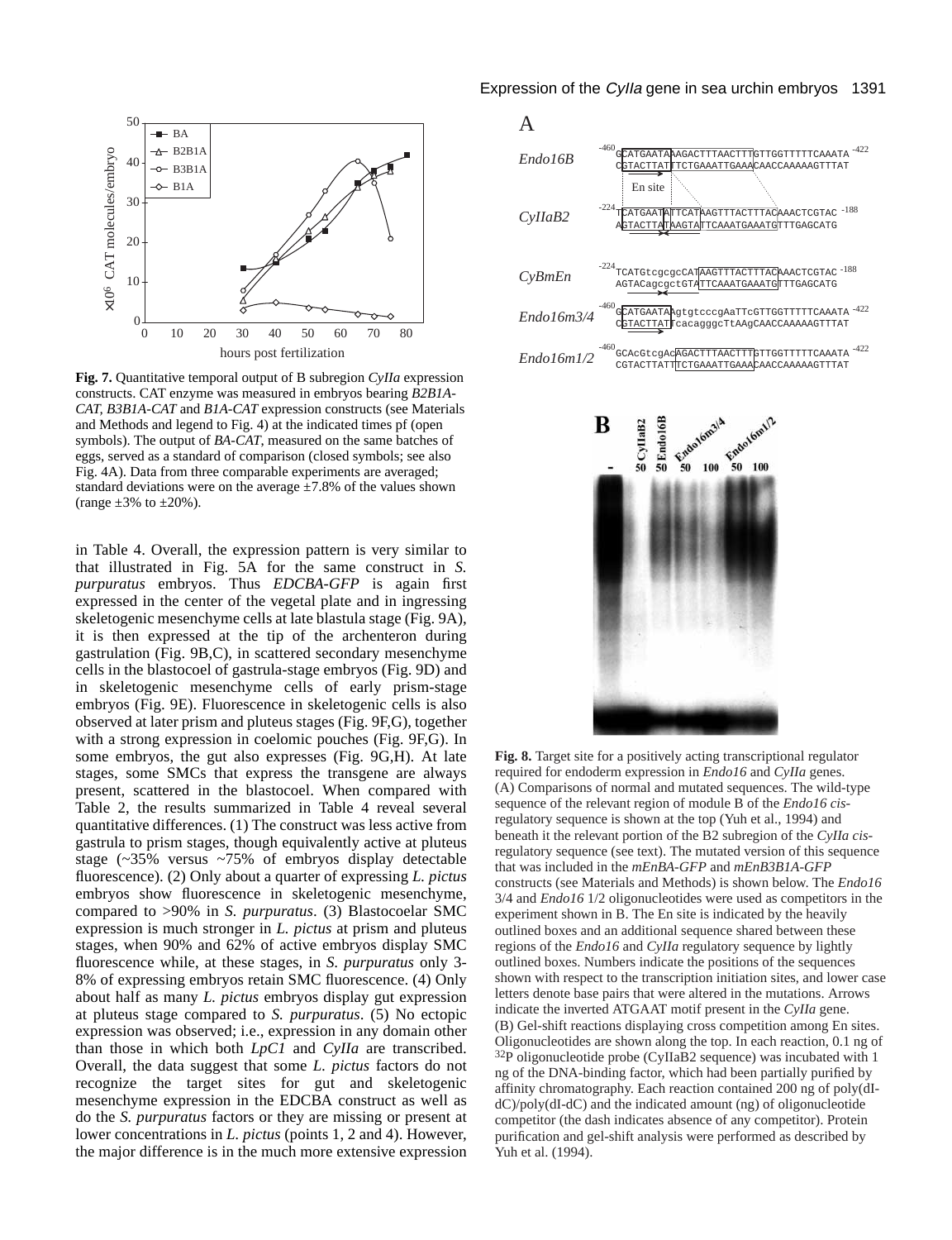**Fig. 9.** GFP localization in *L. pictus* embryos bearing the *S. purpuratus CyIIa EDCBA-GFP* construct. (A) Mesenchyme blastula side view. GFP fluorescence is evident in cells in the center of the vegetal plate and in some ingressed mesenchyme cells, of which one is visible in this optical section. (B-D) Frontal views of three different gastrula-stage embryos. Expression is found in cells at the tip of the archenteron of all three embryos and also in secondary mesenchyme cells scattered in the blastocoel in the later gastrula shown in D. (E) Early prism-stage embryo, lateral view. GFP fluorescence is localized to the skeletogenic cells, which are easily recognizable in this image aligned along the triradiate spicule. (F,G) Late prism-stage embryos viewed from the aboral and oral surfaces in F and G, respectively. Both skeletogenic and secondary mesenchyme cells display fluorescence. Intense expression is also seen in cells of one



of the nascent coelomic pouches in both embryos, and in cells on one side of the hindgut-midgut region of the embryo shown in G. (H) Anal view of a pluteus-stage embryo oriented so that the oral side faces right. Strong expression is observed in cells of the gut, especially in the midgut. Skeletogenic and some secondary mesenchyme cells also show GFP expression.

of the *S. purpuratus* construct in SMCs. In this respect, the outcome of the experiment is that expression of *EDCGA-GFP* is similar to that of the *LpC1* gene in *L. pictus* rather than that of the *CyIIa* gene in *S. purpuratus*. Positive regulators for SMC expression must thus be present longer and/or at higher concentrations or in more active form in these cells in *L. pictus* than in *S. purpuratus* embryos.

# **DISCUSSION**

# **Organization and character of the CyIIa cisregulatory system**

The *CyIIa* cytoskeletal actin gene is expressed in an unusually complex spatial pattern, as indicated in earlier studies (Cox et al., 1986; Miller et al., 1996) and illustrated in greater detail in Figs 1 and 2 of this paper. We found that, so far as could be determined, the 4.4 kb of genomic sequence included in the initial expression constructs *EDCBA-CAT* (Zeller et al., 1992) and *EDCBA-GFP* suffice to reproduce completely the endogenous pattern of *CyIIa* expression that is summarized in Table 1, in both spatial and temporal respects. Two different kinds of regulatory elements were uncovered. Outside of the B region of the *CyIIa cis*-regulatory sequence are elements that are required to maintain the amplitude of expression, but for which there is no evidence of spatial control functions. The B region contains elements that are necessary and sufficient to determine in which cells the gene will be transcribed, and when.

Quantitative control of the expression level is effected in part by a dispersed set of regulatory sites scattered about the upstream region of the sequence, in regions E to C. Thus constructs that contain only the BA region operate at only about 40% of the amplitude of those that include the complete EDCBA fragment. The experiments summarized in Fig. 4 show that the normal level of expression can be generated by inclusion either of E plus a small subregion of C, or of region E plus region D. The properties of this dispersed amplification system lead to the prediction that its function may depend on DNA looping caused by interactions between bound SpGCF1 molecules. This factor is able to loop *cis*-regulatory DNA that contains multiple target sites for it (Zeller et al., 1995a). DNA

looping might accelerate transcription initiation by increasing local concentration and promoting interactions with other positively acting basal factors. Fig. 3 (*EDCBA-CAT*, construct 1) shows that subregions E and c of the *CyIIa cis*-regulatory domain contain SpGCF1 sites, and one speculation is that these indicate an E-c interaction. SpGCF1 sites are present as well in subregion D of *CyIIa* upstream sequence and this region as well has a small amplifying activity. Thus the level of expression decreases when region D is removed (Fig. 4A, construct *CBA-CAT* versus *DCBA-CAT*). The implication of these sites is based on functional analysis of the SpGCF1 sites in the *CyIIIa* cytoskeletal actin gene (Zeller et al., 1995b; Kirchhamer et al., 1996; Coffman et al., 1997), in which they are arranged in a parallel fashion. In *CyIIIa*, a distal cluster of SpGCF1 sites was shown to mediate a similar 2- to 3-fold amplification of the level of expression without affecting its spatial localization, and this effect requires the participation of other SpGCF1 sites in the proximal region of the *cis*-regulatory domain close to the start of transcription, perhaps analogous in function to the site in the B1 subregion of the *CyIIa* gene. There is an apparent redundancy between the E-c and D+E amplifications, since either combination generates the control (i.e., *EDCBA-CAT*) amount of expression over time, as shown in Fig. 4. This behavior is consistent with the prediction that the multiple SpGCF1 sites in these regions are involved in the observed amplification of expression. That is, only alternative SpGCF1:SpGCF1 complexes could exist at any one time, each involving a minority of the sites in each subregion, so that the output of the whole set of sites and that of spaced subsets will be the same.

A much stronger amplifier of a different kind exists within the leader intron in *CyIIa* subregion A1. There are no SpGCF1 sites in this area, which lies several hundred bp downstream of the transcription initiation site. Its excision decreases expression to the point where only about half the normal number of embryos bearing GFP expression constructs display detectable levels of expression (compare constructs *B-GFP* and *BA-GFP* in Table 2). GFP is at least as sensitive a cytological reporter as is CAT RNA expression monitored by WMISH (Arnone et al., 1997) and CAT RNA is easily detected at levels that produce 1-5×10<sup>6</sup> molecules of CAT enzyme/embryo (Yuh et al., 1996). A many-fold reduction in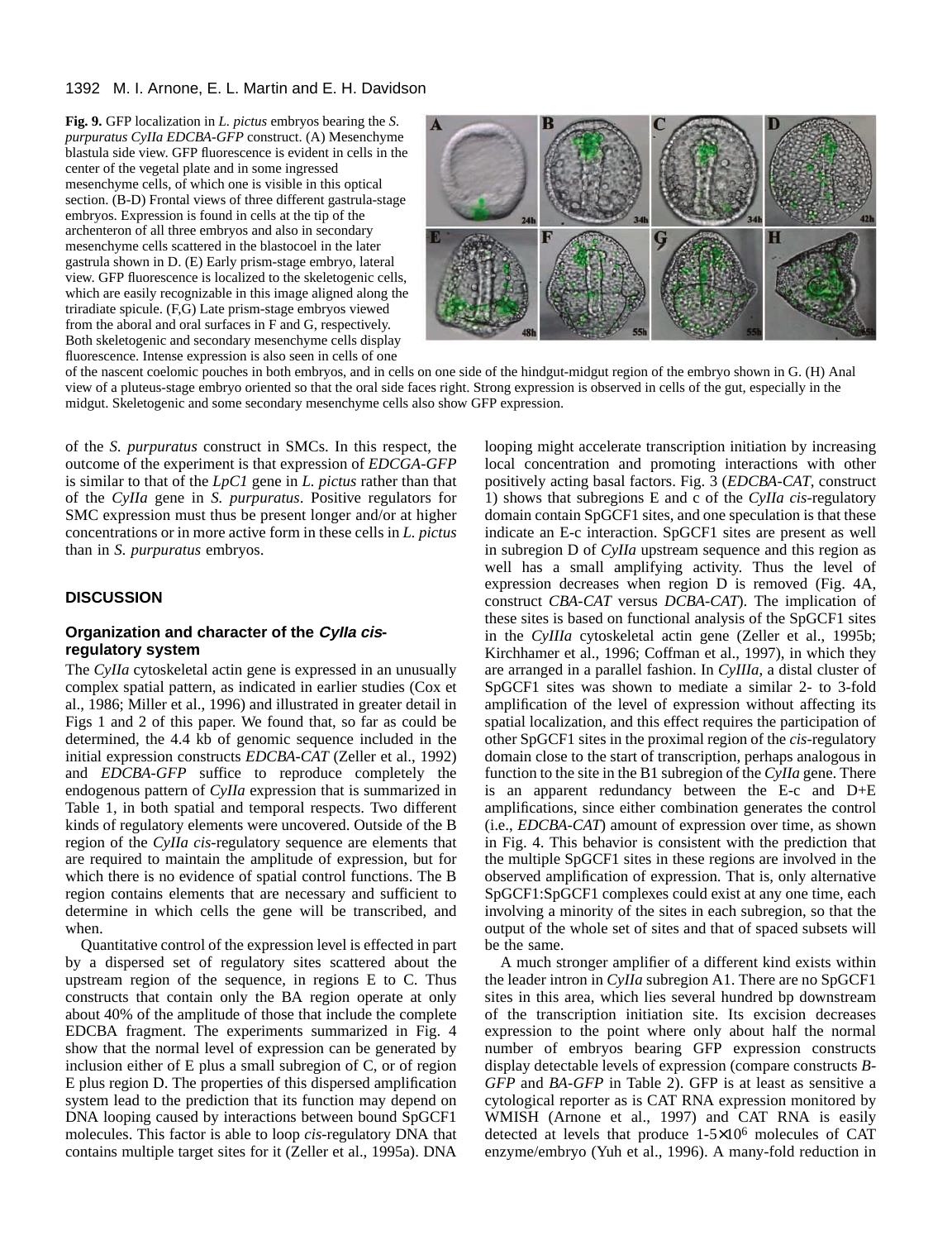activity would thus be required to render expression of *CyIIa* fusion constructs undetectable (cf. Figs 4, 7). Powerful as it is, the intron amplifier in subregion A1 has no qualitative effect whatsoever on spatial expression and neither do subregions E, D or C.

The total spatial and temporal control 'package' in the *CyIIa cis*-regulatory system appears to lie within region B, and most of it within the 440 bp B2B1 subregion. This is shown in the experiments of Fig. 6 and Table 2. Within the 440 bp B2B1 sequence, we may infer the presence of target sites that mediate the initial activation of the gene in ingressing skeletogenic cells, and its expression in these cells during their climax phase of spicule secretion in gastrula and prism stages, in nascent SMCs at the archenteron tip, in some blastocoelar SMCs late in development, in coelomic pouches, and in midgut and hindgut at pluteus stages. The spatial control apparatus of the *S. purpuratus CyIIa cis*-regulatory system operates in all these same embryonic domains when introduced into *Lytechinus pictus* embryos, as shown in Fig. 9 and Table 4. The presentation of the specific factors that mediate expression in these several differentiated and differentiating cell types is therefore a conserved feature in sea urchin embryos. The B2B1 element is structured so as to respond to this set of factors. It is interesting, however, that, in *L. pictus*, the SMC-specific factors evidently remain active or are extant at higher concentrations further into development than in *S. purpuratus*. This is not an artifact, since the endogenous C1 cytoskeletal actin gene of *L. pictus*, which otherwise displays much the same pattern of expression as does the *CyIIa* gene in *S. purpuratus* (Fang and Brandhorst, 1996; Cox et al., 1986; Miller et al., 1996; Fig. 1 of this paper) is also expressed later in development in blastocoelar SMCs in *L. pictus* than is *CyIIa* in *S. purpuratus*.

# **The late endoderm regulator of CyIIa and Endo16**

The 2300 bp *cis*-regulatory system controlling expression of the *Endo16* gene in the vegetal plate and gut of *S. purpuratus* embryos consists of six *cis*-regulatory modules, in each of which several different factors bind (Yuh et al., 1994, 1996; Yuh and Davidson, 1996). However, as the archenteron is formed and the gut begins to differentiate most of this complex apparatus becomes unnecessary, and for the terminal and permanent phase of *Endo16* expression only module B is required. Constructs containing this element alone, associated with a basal promoter and reporter, are expressed exclusively in midgut in late embryos, exactly as is the endogenous *Endo16* gene. The key regulator in *Endo16* module B is a factor binding at a target site the sequence of which is CATGAATA (the 'En' site). We show in the experiments of Fig. 8 that this site is also present twice in the B2 subregion of the *CyIIa cis*-regulatory system, and that the double En site binds the same protein factor as does the single *Endo16* En site, though with at least 20-fold enhanced affinity. Furthermore, mutation of the double *CyIIa* En site to a sequence that has no binding activity causes specific failure of either B2B1A-GFP or BA-GFP expression in the endoderm, though expression in other domains is unaffected. The shared En target site, and the factor that binds to it, thus define a late embryo, endoderm-specific gene battery, to which *CyIIa* and *Endo16* both belong. Unpublished experiments of Yuh and Davidson prove that an oligonucleotide including a single copy of this site suffices to

# Expression of the Cylla gene in sea urchin embryos 1393

initiate midgut-specific expression, and thus no additional spatial controls, and more specifically, no negative interactions, are required for midgut expression.

It remains to be explained why the *CyIIa* gene and the *B2B1A-GFP* construct are expressed in both midgut and hindgut, rather than midgut alone, as is the *Endo16* gene. Two possible explanations are that either the much higher affinity of the double site found in *CyIIa* permits this gene to respond to lower concentrations of the factor in the hindgut, to which the *Endo16* element would be blind, or there is a second hindgut-specific element in the *CyIIa* B2B1 subregion. This would have to work in concert with the shared En site since, in the absence of this site, little expression in either hindgut or midgut is observed. Resolution of this issue awaits cloning of the factor, now in progress.

# **The position of CyIIa in the embryonic gene regulatory network**

Nowhere in this study did we encounter evidence for negative spatial regulation of expression. The involvement of negative regulators is indicated experimentally by the advent of ectopic expression when their target sites are deleted or mutated. By this criterion, it can be excluded that *CyIIa* subregions E, D, C, A1, A2 and B3 function as spatial repressor modules, as, for example, do modules E, F and DC of the *Endo16* gene (Yuh and Davidson, 1996). It remains formally possible that negative spatial regulation is indeed a feature of the *CyIIa* system if it is mediated entirely by target sites that are closely linked to those binding the positive regulators within the B2B1 control sequence, or elsewhere. Nonetheless, as so far defined, the *CyIIa cis*-regulatory system is strikingly different from those of many genes that function during embryonic specification, in that these genes include prominent and easily identified negative regulatory components (see Arnone and Davidson, 1997 for review of many other developmental *cis*-regulatory systems that include negative controls of spatial expression). The structure of the *CyIIa* control system can be considered to reflect the role this gene plays in the embryonic regulatory process: *CyIIa* in fact does not function during embryonic specification but rather after that process has been completed, since this gene is expressed in already well-defined cell types and in already formed morphological components of the embryo.

Comparison with *CyIIIa* illustrates this argument. This gene encodes a very similar protein but its mode of embryonic expression is very different. *CyIIIa* is transcribed zygotically only in aboral ectoderm lineages, beginning within a few cell divisions after the segregation of aboral ectoderm founder cells from other pluripotential blastomeres during cleavage (reviewed in Kirchhamer and Davidson, 1996). Thus its initial phase of expression occurs in the context of early specification processes, long in advance of the differentiation of the squamous aboral ectoderm cell type. *CyIIIa* expression is controlled by an extended *cis*-regulatory system consisting essentially of two complex modules that together occupy over 2 kb of upstream sequence, both of which include essential target sites for negative as well as positive spatial control functions. As we have seen, the *CyIIa* system is by contrast compact; it causes expression in many different cell types and territories, and there is at the very least no obvious negative regulatory function evident in it. When *CyIIIa* fusion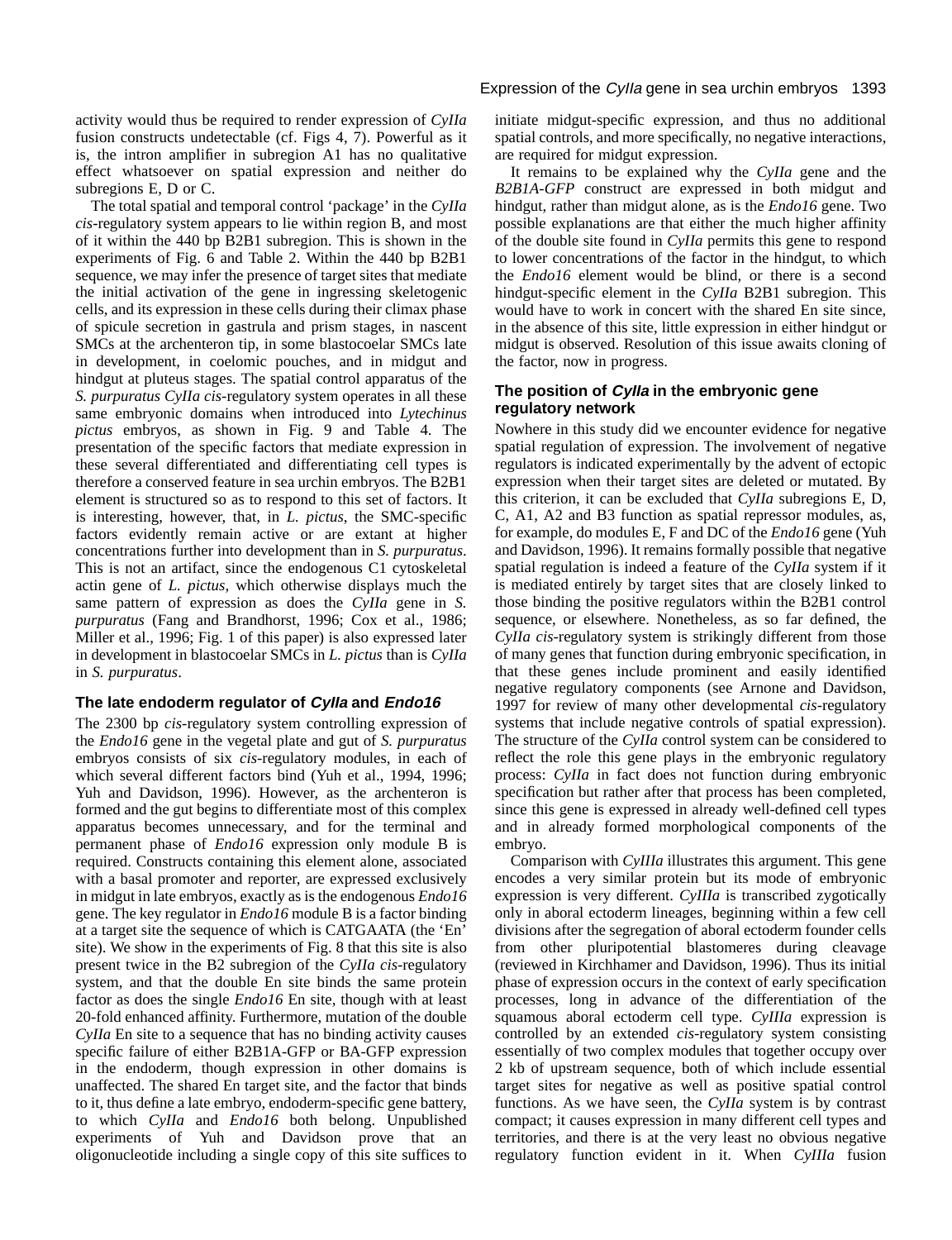constructs were introduced into *Lytechinus variegatus* eggs, massive ectopic expression occurred, evidently due to failure of key negative interactions (Franks et al., 1988). When *CyIIa* fusion constructs are introduced into *Lytechinus pictus* eggs, no ectopic expression is seen: we think this is most likely because this system lacks any negative interactions that could fail. If negative interactions do in fact take place within the B2B1 subregion they must be mediated by highly conserved downstream products of cell differentiation. Note, however, that even the conserved positive regulatory effects that are displayed in the transgenic hatching embryos of Fig. 9 are not in general very robust since the efficiency of expression in *Lytechinus* is quite low (Table 4). Were this same degree of inefficiency to have affected any putative negative spatial interactions, extensive ectopic expression would surely have been observed.

The general implication is that the structure of a *cis*regulatory system betrays its position in the normal developmental regulatory network. A series of *cis*-regulatory modules from mammalian genes that operate downstream of embryonic specification events were collated by Arnone and Davidson (1997). Each consists of relatively compact assemblage of target sites, exclusively for positively acting factors. Three other examples are known from very early sea urchin embryos, all lacking negative spatial regulators and all consisting of single compact modules as well. All three genes are autonomously activated and begin to be transcribed in specific regions of cleavage-stage embryos defined along the preformed animal/vegetal axis by localized or locally active maternal factors. These are the *SM50* skeletal matrix gene, which is activated in skeletogenic lineages that arise at the vegetal pole of the egg (Makabe et al., 1995), the SpHE hatching enzyme gene (Wei et al., 1995) and the SpAN protease gene (Kozlowski et al., 1996). The latter two are both activated in non-vegetal blastomeres. In a sense, the autonomous activation of these early embryonic genes is also a downstream function, not of prior zygotic gene regulatory operations, but rather of cytoplasmic regulatory processes that depend directly on regionalized maternal components.

In sum, this argument suggests that genes utilized in development that are spatially controlled by compact assemblages of target sites for positively acting factors are likely to act in already specified cells, downstream of those regulatory functions that initially define the spatial domains where they are to be transcribed.

We are particularly grateful to Dr Chiou-Hwa Yuh for her advice and assistance throughout this work. This paper owes much to the perspicacious and critical insights of Drs James Coffman and Chiou-Hwa Yuh and Professor Ellen Rothenberg of this Institute, who were kind enough to review it in detail for us. The research was supported by the Stowers Institute for Medical Research, and by a grant from NIH (HD-05753). E. L. M. was partially supported by a Caltech SURF fellowship.

#### **REFERENCES**

- **Arnone, M. I. and Davidson, E. H.** (1997). The hardwiring of development: Organization and function of genomic regulatory systems. *Development* **124**, 1851-1864.
- **Arnone, M. I., Bogarad, L. D., Collazo, A., Kirchhamer, C. V., Cameron,**

**R. A., Rast, J. P., Gregorians, A. and Davidson, E. H.** (1997). Green fluorescent protein in the sea urchin: New experimental approaches to transcriptional regulatory analysis in the sea urchin embryo. *Development* **124**, 4649-4659.

- **Calzone, F. J., Thézé, N., Thiebaud, P., Hill, R. L., Britten, R. J. and Davidson, E. H.** (1988). Developmental appearance of factors that bind specifically to *cis*-regulatory sequences of a gene expressed in the sea urchin embryo. *Genes Dev.* **2**, 1074-1088.
- **Coffman, J. A., Kirchhamer, C. V., Harrington, M. G. and Davidson, E. H.** (1997). SpMyb functions as an intramodular repressor to regulate spatial expression of *CyIIIa* in sea urchin embryos. *Development* **124**, 4717-4727.
- **Cox, K. H., Angerer, L. M., Lee, J. J., Davidson, E. H. and Angerer, R. C.** (1986). Cell line-specific programs of expression of multiple actin genes during sea urchin embryogenesis. *J. Mol. Biol.* **188**, 159-172.
- **Davidson, E. H.** (1986). *Gene Activity in Early Development,* Third Edition. Orlando, FL: Academic Press.
- **Davidson, E. H.** (1989). Lineage-specific gene expression and the regulative capacities of the sea urchin embryo: A proposed mechanism. *Development* **105**, 421-445.
- **Durica, D. S., Garza, D., Restrepo, M. A. and Hryniewicz, M. M.** (1988). DNA sequence analysis and structural relationships among the cytoskeletal actin genes of the sea urchin *Strongylocentrotus purpuratus*. *J. Mol. Evol.* **28**, 72-86.
- **Fang, H. and Brandhorst, B. P.** (1996). Expression of the actin gene family in embryos of the sea urchin *Lytechinus pictus*. *Dev. Biol.* **173**, 306-317.
- **Franks, R. R., Hough-Evans, B. R., Britten, R. J. and Davidson, E. H.** (1988). Spatially deranged though temporally correct expression of a *Strongylocentrotus purpuratus* actin gene fusion in transgenic embryos of a different sea urchin family. *Genes Dev.* **2**, 1-12.
- **Franks, R. R., Anderson, R., Moore, J. G., Hough-Evans, B. R., Britten, R. J. and Davidson, E. H.** (1990). Competitive titration in living sea urchin embryos of regulatory factors required for expression of the *CyIIIa* actin gene. *Development* **110**, 31-40.
- **Hough-Evans, B. R., Franks, R. R., Zeller, R. W., Britten, R. J. and Davidson, E. H.** (1990). Negative spatial regulation of the lineage specific *CyIIIa* actin gene in the sea urchin embryo. *Development* **110**, 41-50.
- **Kirchhamer, C. V. and Davidson, E. H.** (1996). Spatial and temporal information processing in the sea urchin embryo: Modular and intramodular organization of the *CyIIIa* gene *cis*-regulatory system. *Development* **122**, 333-348.
- **Kirchhamer, C. V., Yuh, C.-H. and Davidson, E. H.** (1996). Modular *cis*regulatory organization of developmentally expressed genes: Two genes transcribed territorially in the sea urchin embryo, and additional examples. *Proc. Natl. Acad. Sci. USA* **93**, 9322-9328.
- **Kozlowski, D. J., Gagnon, M. L., Marchant, J. K., Reynolds, S. D., Angerer, L. M. and Angerer, R. C.** (1996). Characterization of a *SpAN* promoter sufficient to mediate correct spatial regulation along the animalvegetal axis of the sea urchin embryo. *Dev. Biol.* **176**, 95-107.
- **Lee, J. J., Calzone, F. J., Britten, R. J., Angerer, R. C. and Davidson, E. H.** (1986). Activation of sea urchin actin genes during embryogenesis. Measurement of transcript accumulation from five different genes in *Strongylocentrotus purpuratus*. *J. Mol. Biol.* **188**, 173-183.
- **Lee, J. J., Calzone, F. J. and Davidson, E. H.** (1992). Modulation of sea urchin actin mRNA prevalence during embryogenesis: Nuclear synthesis and decay rate measurements of transcripts from five different genes. *Dev. Biol.* **149**, 415-431.
- **Lynn, D. A., Angerer, L. M., Bruskin, A. M., Klein, W. H. and Angerer, R. C.** (1983). Localization of a family of mRNAs in a single cell type and its precursors in sea urchin embryos. *Proc. Natl. Acad. Sci. USA* **80**, 2656- 2660.
- **Makabe, K. W., Kirchhamer, C. V., Britten, R. J. and Davidson, E. H.** (1995). *Cis*-regulatory control of the *SM50* gene, an early marker of skeletogenic lineage specification in the sea urchin embryo. *Development* **121**, 1957-1970.
- **Malinda, K. M., Fisher, G. W. and Ettensohn, C. A.** (1995). Fourdimensional microscopic analysis of the filopodial behavior of primary mesenchyme cells during gastrulation in the sea urchin embryo. *Dev. Biol.* **172**, 552-566.
- **McMahon, A. P., Novak, T. J., Britten, R. J. and Davidson, E. H.** (1984). Inducible expression of a cloned heat shock fusion gene in sea urchin embryos. *Proc. Natl. Acad. Sci. USA* **81**, 7490-7494.
- **McMahon, A. P., Flytzanis, C. N., Hough-Evans, B. R., Katula, K. S., Britten, R. J. and Davidson, E. H.** (1985). Introduction of cloned DNA